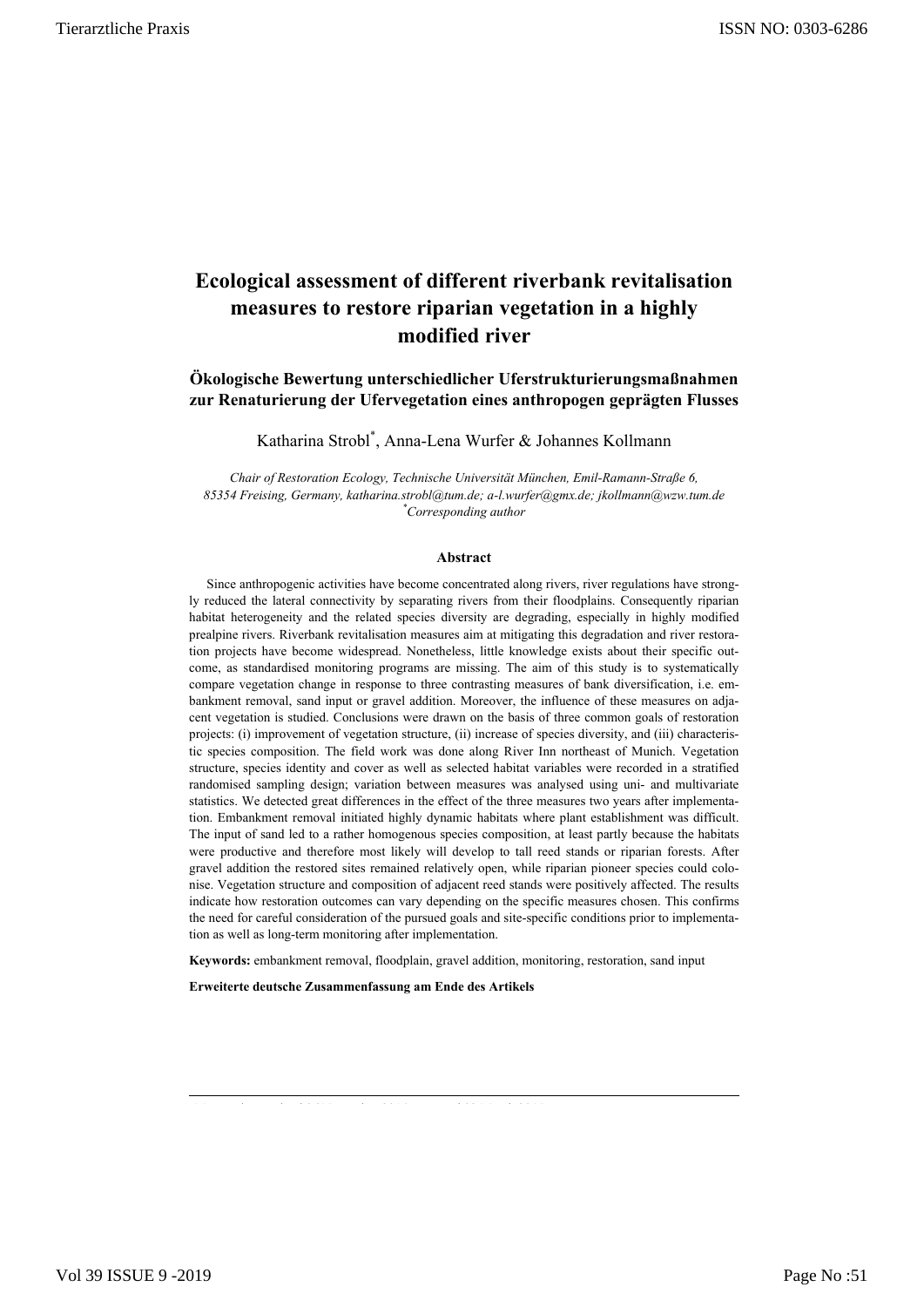# **1. Introduction**

River ecosystems are among the biologically most diverse ecosystems in the world (WARD et al. 1999), and they provide important ecosystem services like flood mitigation, nutrient exchange, drinking water supply and habitat provisioning (SCHOLZ et al. 2012). At the same time river biodiversity and the associated ecosystem processes are negatively affected (WARD et al. 1999), since anthropogenic activities have become concentrated in riparian zones (HABERSACK & PIÉGAY 2008). River regulations alter natural longitudinal and lateral dynamics, which sustain high riverine habitat heterogeneity and species diversity (WARD et al. 1999). Yet, as demonstrated by the Flood Pulse Concept (JUNK et al. 1989), strong hydrological and ecological interconnections of rivers and their floodplains are the basis for the functioning of riverine ecosystems.

Riparian habitats and communities are particularly affected by these changes, as rivers and their floodplains have become separated by embankments and straightening (STAMMEL et al. 2012). The riparian species richness generally decreases as habitat diversity gets lost (WARD et al. 1999). Specialists like riparian pioneers are outcompeted by woody species (KARRENBERG et al. 2002) or herbaceous perennials (ELLENBERG & LEUSCHNER 2010), when connectivity and disturbance by floods are missing (TOCKNER et al. 1999). This often results in a 'single-channel' morphology and straight bank lines with a dominance of monotonous tall reed stands dominated by herbaceous perennials, while there is a loss of diverse open communities dominated by annual pioneers, which are the most threatened species in floodplains (VON HEßBERG 2003).

In order to counteract these degradations, river restoration projects have increased exponentially in the past years, including a large number of actions on riverbanks (BERNHARDT et al. 2005). Nevertheless, although there is a large diversity of restoration measures, little is known about their impact on flora, fauna and the surrounding landscape (BERNHARDT et al. 2005). This is mainly due to a lack of monitoring programs, which meet statistical and scientific demands (CHAPMAN & UNDERWOOD 2000, BERNHARDT et al. 2005). Moreover, the studies which fit scientific requirements focus mostly on the evaluation of the effectiveness of single types of restoration measures in comparison to control sites (MÜLLER et al. 2014), like removing bank fixation (JÄHNIG et al. 2009, JANUSCHKE et al. 2011), erosion control by gravel addition (BARITEAU et al. 2013), or creation of new floodplain channels (SCHAICH et al. 2010, STAMMEL et al. 2012). The publications, which compare the effects of different types of restoration, focus mostly on aquatic organisms like fish and macroinvertebrates (MÜLLER et al. 2014), or specific hydraulic aspects like the effect of embankment techniques on biodiversity (CAVAILLÉ et al. 2013). In contrast, comparative studies take rarely into account riparian vegetation, although it is a suitable indicator for restoration success (JÄHNIG et al. 2009, JANUSCHKE et al. 2011). Plant species respond relatively fast to riverbank restoration, due to effective dispersal or persistence in the soil seed bank (JÄHNIG et al. 2009), and they are the first to indicate changes in abiotic conditions (ELLENBERG et al. 1992). As our investigations as well as many monitoring programs are carried out only a few years after restoration, riparian vegetation is a suitable indicator showing early developments.

Besides systematic comparative studies of contrasting types of restoration measures, it is important to evaluate whether there are positive effects on adjacent vegetation and habitat types. Even if some studies exist concerning the influence of land use on riparian forests (cf. FERREIRA et al. 2005, FERNANDES et al. 2011), none of them deals with the specific effects of restoration measures. However, such knowledge is of great practical relevance,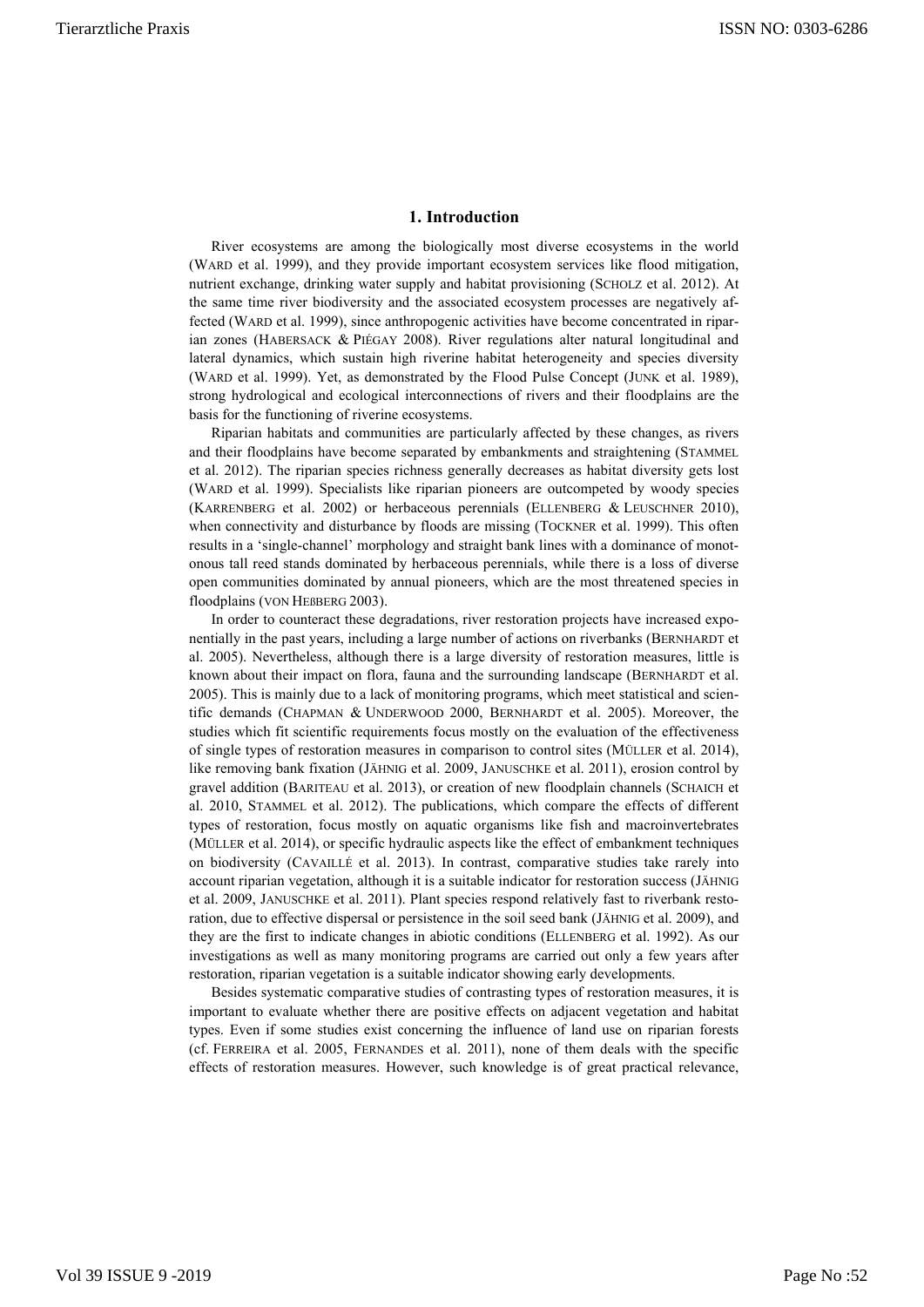since it answers the question of possible positive effects of small-scale restoration measures on larger areas. This is particularly important in highly modified rivers where space for restoration measures is limited (DE NOOIJ et al. 2006).

The analysis of the restored communities often focuses on the presence of target species, rare species or habitat specialists, and the absence of alien plants (HOELZEL & OTTE 2001, JÄHNIG et al. 2009, CAVAILLÉ et al. 2013, JANUSCHKE 2014). However, there is a problem with defining target species in riparian vegetation, and a potential conflict between total species diversity and presence of rare species, especially in ruderal sites of restored rivers.

Here we focus on the prealpine River Inn as suitable study system to better understand the effects of contrasting measures that enhance natural dynamics and structural diversity of riparian vegetation. The removal of embankment as well as the addition of gravel or sand aim to (i) improve structural diversity, (ii) increase species diversity, and (iii) create a characteristic species composition. The aim of our study is to compare these different revitalisation treatments (removal of embankment, sand input or gravel addition) by analysing vegetation change as indicator of restoration success. In addition, the influence of revitalisation measures on adjacent vegetation types is investigated. We ask the following specific questions: (1) Is the removal of the embankment or sediment input better suited for increasing the riparian diversity? (2) Does vegetation diversity (structure, small-scale variability, species richness) in prealpine rivers respond differently when gravel or sand is added? (3) Can an impact of the revitalisation measures be observed in adjacent vegetation?

# **2. Material and methods**

#### **2.1 Study area and revitalisation measures**

The study area is located in the upper valley of the Bavarian Inn, ca. 60 km east from Munich, between the barrages Feldkirchen in the south (RW 4511890, HW 5313609, 440 m a. s. l.) and Gars in the north (RW 4523404, HW 5335074, 412 m). The River Inn originates at about 2,500 m altitude in Switzerland and flows into the Danube in Passau (300 m). Two thirds of its total length of 500 km is located in the Alps resulting in a flow regime that is highly influenced by mountains.

In the study area, River Inn crosses the prealpine Inn-Chiemsee hilly region (*Inn-Chiemsee-Hügelland*, MEYNEN et al. 1962), the end moraine and the Lower Inn Valley (*Isar-Inn-Schotterplatten*¸ MEYNEN et al. 1962). The studied river section is situated in the braided reach. It has a slope of 0.5-1.0‰ and its floodplain can be attributed to the group of (pre)alpine floodplains (*gefällereiche Flussaue der Alpen / Voralpen*; KOENZEN et al. 2005). The natural substrate type of the river and its floodplain is gravel (MEYNEN et al. 1962, KOENZEN 2005). According to ECKELMANN et al. (1996) this grain fraction is round shaped and  $>2$  mm. The mean discharge (1965–2012) is 221 m<sup>3</sup> s<sup>-1</sup> in winter and 490  $m<sup>3</sup>$  s<sup>-1</sup> in summer in Wasserburg, which represents the centre of the investigated river section (LFU) 2015). As many other European rivers the Inn is nowadays highly modified. A total of 24 barrages were constructed; four of them located in the study area (Feldkirchen, Wasserburg, Teufelsbruck, Gars).

The barrages and other intensive hydro-engineering activities led to a loss of the natural river dynamics. The straightening caused a lowering of the riverbed and of the groundwater level (CONRAD-BRAUNER 1994). Due to the construction of hydropower plants, the river carries almost no gravel anymore, but mostly silt, sand and organic material  $\leq 2$  mm; CONRAD-BRAUNER 1994). The mean daily transport of suspended solid materials is  $4.5 \text{ kg s}^{-1}$ . During flooding these fine sediments are deposited along the riverbank, resulting in a strong reduction of floodplain dynamics, little turnover of sand or gravel bars (CONRAD-BRAUNER 1994), and a disconnection between river and floodplain (HABERSACK & PIÉGAY 2008).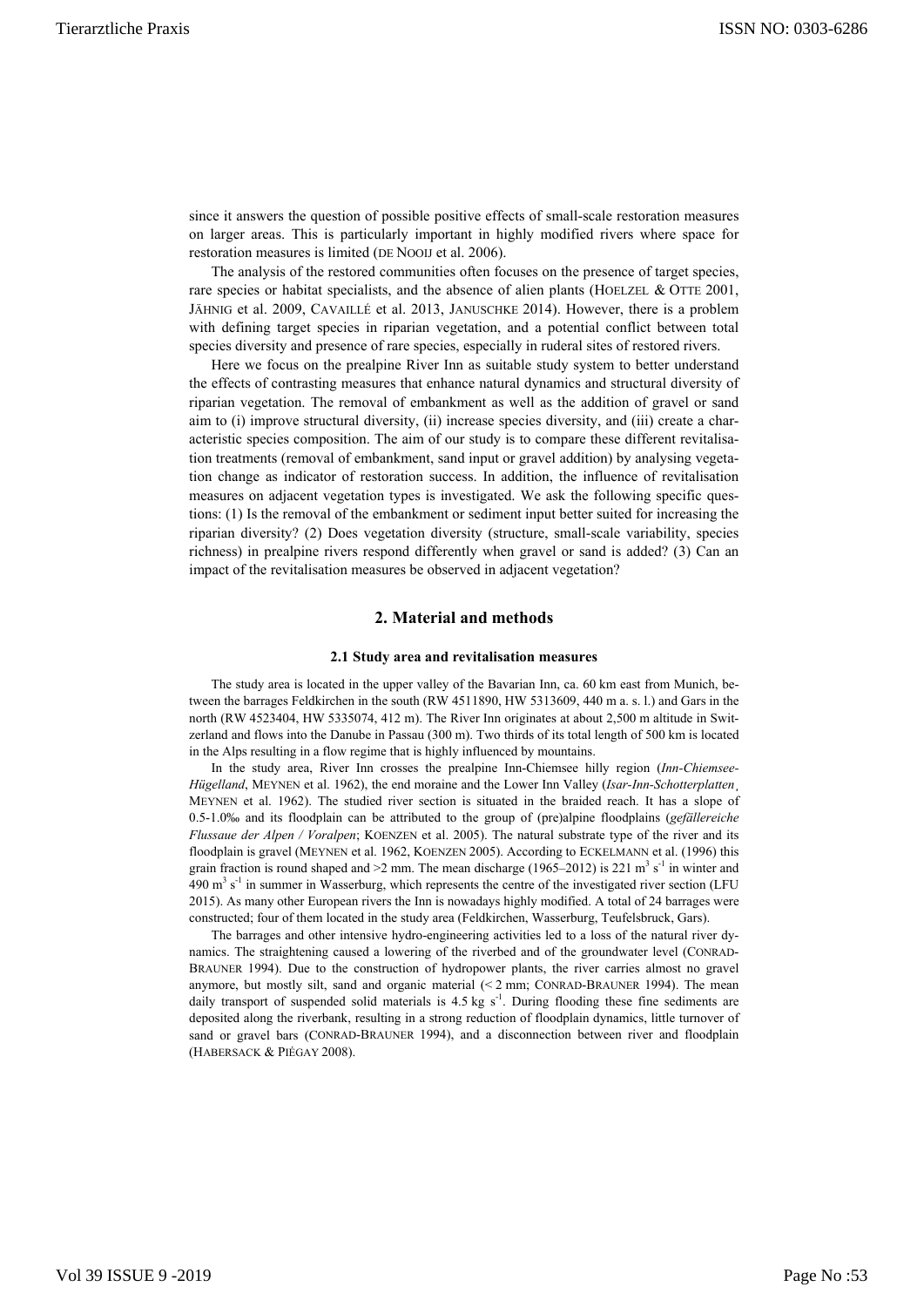In order to counteract these degradation processes, the revitalisation along River Inn aimed at improving the ecological quality of the river and its floodplains as well as at increasing the natural dynamics. Therefore, several restoration and revitalisation measures were carried out in 15 sites within a ca. 35 km long section of the river in winter 2012/13. For the purpose of this study only the riverbank diversification measures were considered and solely their impact on riparian vegetation was studied. They aimed at creating more diverse riparian habitats by adding or removing sediment. All sediments originated from the study area to avoid introduction of non-native species and genotypes. In particular, three measures can be distinguished: (i) embankment removal, (ii) sand input, or (iii) gravel addition.

- i. Embankment removal consisted in the removal of constructed reinforcements or opening of naturally fixed embankments by using excavators. The resulting open sites should facilitate subsequent erosion. The substrate type favoured by this measure was mostly sand.
- ii. Sand input was done in front of the bank lines. The sand originated from the digging of oxbow lakes in the direct surroundings. It was deposited in form of piles of variable height (1.0–2.5 m) and became eroded by river dynamics. The gravel cover in these sites was 0–10%.
- iii. Gravel addition was also done in front of the straight or opened bank; the material was available from local deposit. In most cases, gravel was introduced in form of flat groynes. The slope of these sites is half as steep as the one of the two other measures. Gravel cover ranged from 70–100% in these sites.

Three representative study sites were chosen for each of the three measure types. If more than three sites were available, the choice was determined by accessibility. For the study of the adjacent vegetation types five locations were chosen, and reference sites were selected as a control for each of these five sites. The references represent the regulated pre-restoration state and are located upstream from each restored section. Thus, they are similar in terms of habitat conditions and exposed to similar disturbance regimes, albeit without being affected by the restoration measure.

### **2.2 Study design and vegetation sampling**

For the evaluation of floristic patterns, the survey was conducted on two spatial scales. On a smaller scale, a map of riparian habitat types was obtained by studying aerial photographs of summer 2012. As most of these pictures were taken prior to restoration, information was completed by more recent pictures from GoogleEarth (GOOGLE INC. 2012) and verified in the field. Thus, homogenous structures were delimited and assigned to three different categories. A predefined standard was established for the mapping in order to prevent interpretation errors and to enable the reproducibility of the mapping:

- − *Reed*: herbaceous vegetation, which can be distinguished from shrubs by a different shade of green and missing shadows;
- − *Bare soil with pioneer vegetation*: sparsely vegetated or vegetation free areas with clear characteristics of exposed sediments;
- − We further distinguished between sand and gravel dominated *bare soil* habitats on aerial photographs if possible and verified it in the field.

On a larger scale, vegetation and abiotic variables were studied in the field using a stratifiedrandomised sampling design. The different strata corresponded to the habitat types delineated on the aerial photographs and described above. In each stratum five units were randomly selected at each location. The randomisation was carried out in two steps for each stratum. Firstly the placement on the longitudinal axis was randomly selected. Secondly the plot was again placed randomly on a transverse line through the first selected point. In narrow vegetation stripes, the plots were located in the middle of these strata, in order to avoid edge effects. The plot size was adapted to each habitat type in order to meet the requirements of the minimum area (MÜLLER-DOMBOIS & ELLENBERG 1974). In reed zones the plots measured 1.4 x 1.4 m, in pioneer vegetation 1.0 x 1.0 m.

We chose three locations for each measure type (embankment removal, addition of gravel, introduction of sand) and five for reed and control plots, thus investigating 15 plots per measure type (3 x 5 plots) and 25 plots per treatment (5 x 5 plots). Thus, the study design resulted in a total of 95 sampling plots.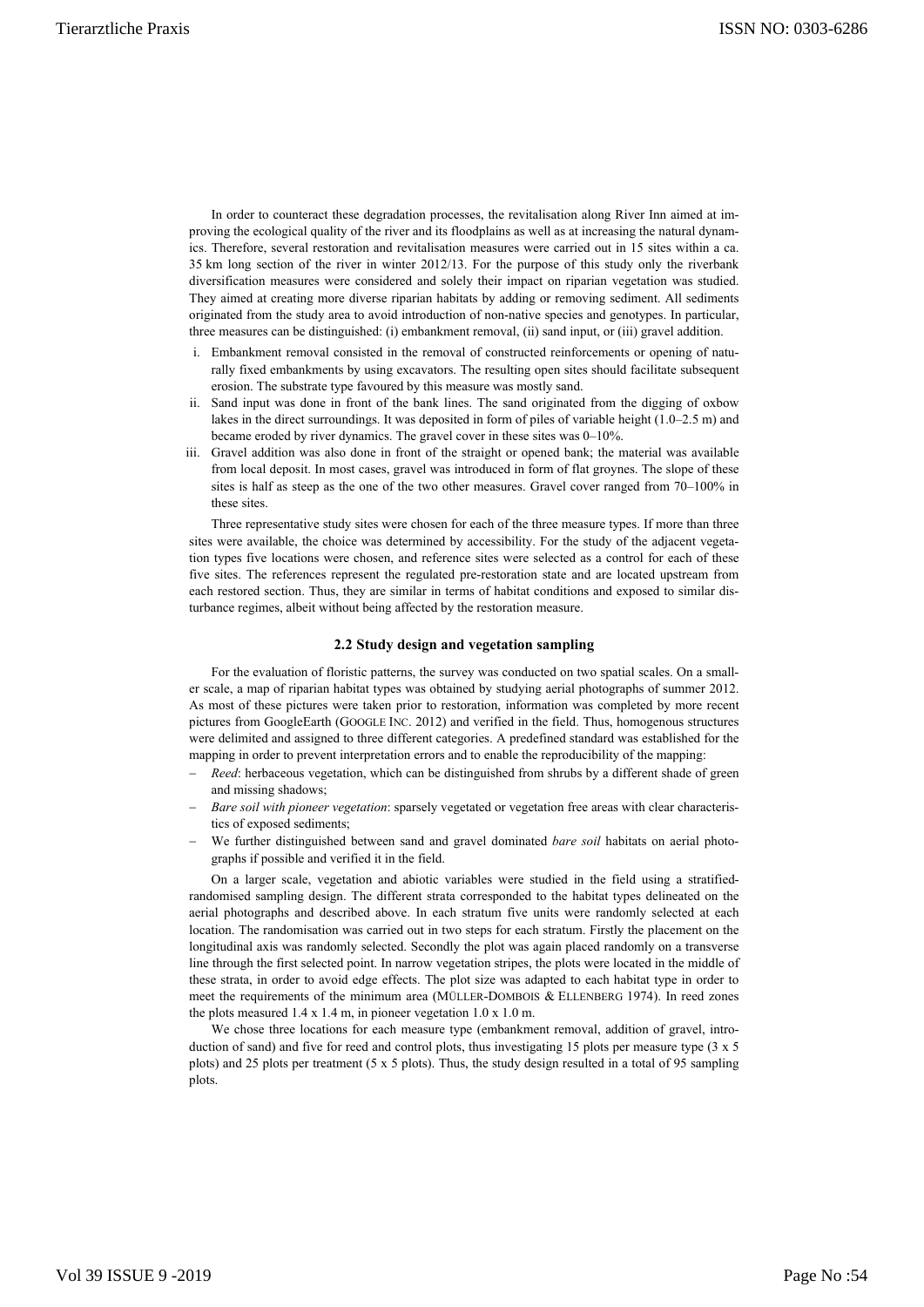The fieldwork was carried out between mid-June and early August 2014, when riparian vegetation was most developed. The order of the study sites was random in order to compensate for phenological differences between early and late sampling. Vegetation was recorded according to the BRAUN-BLANQUET (1964) method, which was slightly modified to fit our purposes. The vegetation cover was sampled instead of the abundance and number of individuals. The cover of each species, the proportion of vegetation, moss, litter and bare ground were estimated, and the mean vegetation height was measured. Nomenclature of plant species followed BUTTLER & HAND (2008).

In addition, soil pH, distance to the riverbank and the slope of the riverbank were recorded. The pH value of the soil was measured using pH-indicator strips following the protocol of ECKELMANN et al. (1996). The slope of the riverbank was studied with a level instrument (Theis Tecomat 5/8''); because of the limited visibility, it could not be studied in reed zones. An orthogonal transect from the waterfront towards the plot until the forest or reed edge was established for each plot.

### **2.3 Conservation status and habitat specialism**

Plants were identified as target species for pioneer vegetation or reed zones according to the classification of ELLENBERG et al. (1992). They were described as target species for pioneer vegetation on bare soil habitats when attributed to one of the following phytosociological classes: *Isoëto-Littorelletea*  Br.-Bl. Et Vlieger in Vlieger 1937, *Scheuchzerio-Caricetea nigrae* Tüxen 1937, *Isoëto-Nanojuncetea*  Br.-Bl. et Tx. ex Westhoff et al. 1946, *Bidentetea tripartitae* Tx. et al. ex von Rochow 1951 or *Agrostietea stoloniferae* Oberdorfer et al. 1967 (= *Polygono-Potentilletalia anserinae* Tx. 1947).Species were defined as target species for reed-zones when they were characteristic for the phytosociological class *Phragmito-Magnocaricetea* Klika in Klika et Novák 1941, the orders *Calystegietalia sepium* Tx. ex Moor 1958 or *Molinietalia cearuleae* W. Koch 1926 or the alliance *Filipendulion ulmariae* Segal ex Lohmeyer in Oberd. et al. 1967. Species were called threatened when they were assigned to the categories 1, 2, 3 or V ( $V =$  likely to become endangered in the near future) in the Red List of Germany (LUDWIG & SCHNITTLER 1996) or Bavaria (LFU 2003). Alien species were determined according to the black list of invasive species (NEHRING et al. 2013), and the list of neophytes from the BFN (2014).

The definition of moisture indicating species was based on Ellenberg indicator values (ELLENBERG et al. 1992). We calculated the median of the moisture value over all species to compare the average moisture value of different vegetation units. In order to investigate whether the strategies of the riparian vegetation differed between treatments, life-forms according to the classification of Raunkiaer (MÜLLER-DOMBOIS & ELLENBERG 1974) were analysed. The amount of therophytes indicates the disturbance regime, whereas the abundance of phanerophytes shows the regeneration of riparian forest.

#### **2.4 Data analyses**

Alpha-diversity was analysed directly via the number of species per plot as well as by the determination of the evenness index, in order to get information about the relative abundance of species. It was calculated using the following equation:

$$
E = \frac{Hs}{\ln S}
$$

where Hs is the alpha-diversity according to SHANNON (1948) and S is the total number of species.

Non-metric multidimensional scaling (NMDS) based on Bray-Curtis dissimilarities was computed to visualise variation within and among types of measure. It aimed to investigate whether species communities differ depending on the revitalisation measures. The appropriate number of dimensions was determined by evaluating a scree plot choosing the number of axes, beyond which stress values do not reduce considerably anymore (MCCUNE & GRACE 2002). Abiotic variables were subsequently overlaid in the NMDS graph as explicating variables. Species used for emphasising results and statements could clearly be assigned to one measure type on the ordination graphs. In order to test whether there are significant differences in species composition PERMANOVA (permutational multivariate analysis of variance; ANDERSON (2001) based on Bray-Curtis dissimilarities was applied.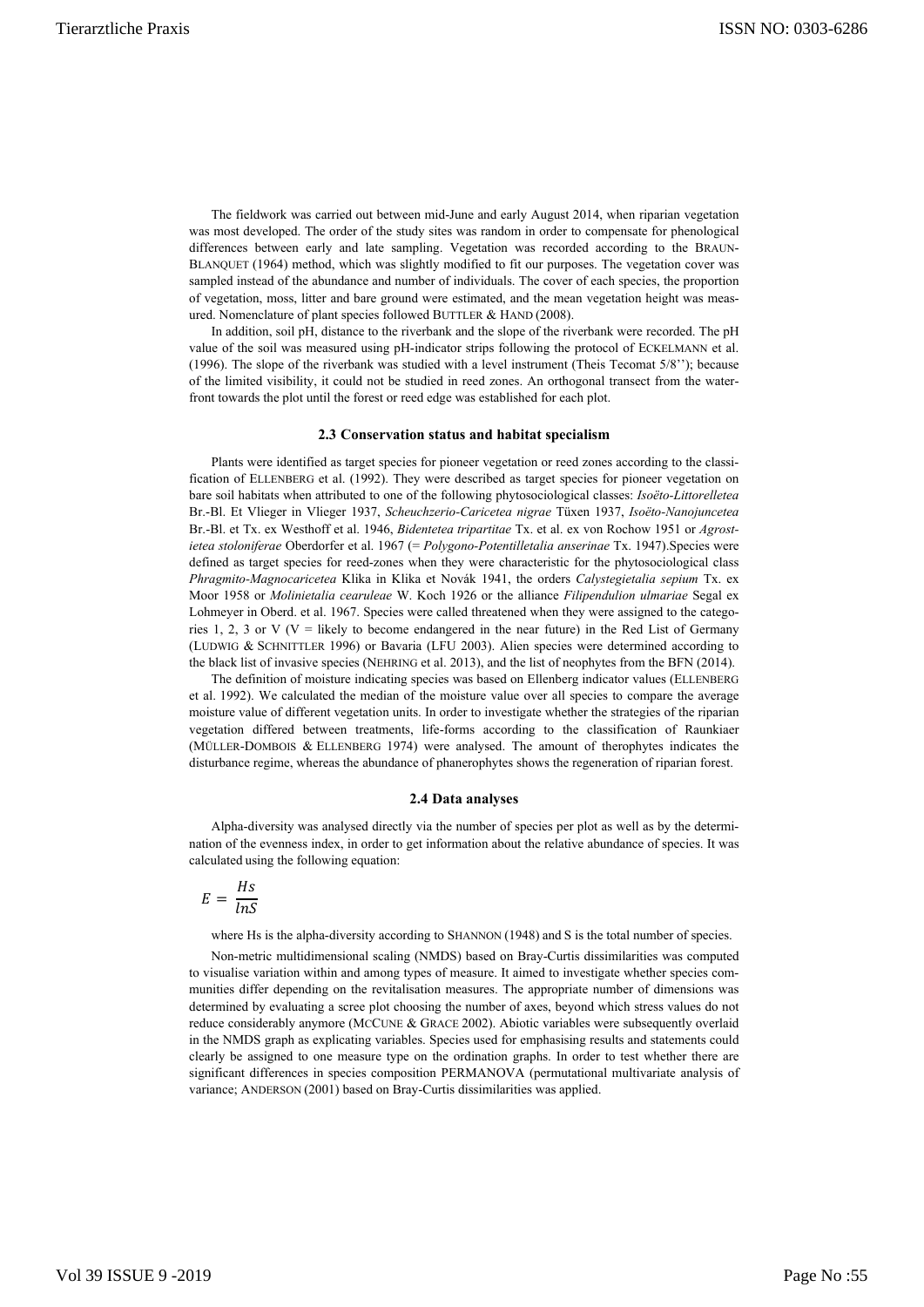Univariate statistics were investigated to test significant differences in the distribution of the measures and to support the results of the multivariate analyses. The normality of the data and the homogeneity of variances were tested using the Shapiro-Wilk test and the Levene test. In case of normality and homogeneity of variances a t-test was computed for pairwise comparisons and one-way ANOVA for more than two variables (*a posteriori* Tukey-HSD). Yet the Mann-Whitney U test for pairwise comparisons or the Kruskal-Wallis test (*a posteriori* Tamhane-T2) for multiple comparisons was chosen if data were not normally distributed. Non-parametric Spearman-rank correlations (rho) were calculated to test relations between different variables, since normality and homogeneity of variances could not be detected for all data.

The univariate statistics were carried out using the IBM SPSS Statistics 22 (IBM® 2013) software. For multivariate analysis the statistical software program PCOrd (MCCUNE & MEFFORD 2011) was used.

# **3. Results**

# **3.1 Structural diversity**

A total of 45 plots were analysed to compare the three types of riverbank revitalisation measures: (i) embankment removal, (ii) sand input, and (iii) gravel addition. Vegetation structure differed significantly between the three types of measure. The removal of the embankment resulted in a significantly higher cover of bare soil  $(p < 0.001)$  in comparison to sand input, whereas gravel addition showed intermediate values and no significant differences to the other types of measure. Vegetation cover and height were significantly lower on plots with gravel than on those with sand (Fig. 1;  $p < 0.01$ ,  $p < 0.001$ ) and intermediate on embankment removal. These results were also supported by the negative correlation of gravel cover with vegetation height (*rho* = -0.68,  $p < 0.01$ ) and vegetation cover (*rho* = -0.64,  $p < 0.01$ ), as well as the positive correlation with the cover of bare soil (*rho* = 0.74,  $p < 0.01$ ).

# **3.2 Species diversity**

In total 117 plant species were recorded. The median of the species number per plot after embankment removal was 9 compared to 13 on sand and 10 on gravel. The species number was significantly lower, when the embankment was removed than when sandy sediment was added (Fig. 2;  $p < 0.05$ ), even if the calculation of the evenness showed no significant differences between the three types of measure  $(p > 0.05)$ . Both diversity indicators showed a higher variance of values for the sites restored by embankment removal, while the other two measures were more homogenous.

### **3.3 Species composition**

The NMDS ordination showed clear differences in the species composition of the three types of measure (Fig. 3, Supplement E1) and PERMANOVA revealed that these differences are significant ( $F = 3.80$ ,  $p < 0.01$ ). The NMDS ordination showed a clear distinction between sand and gravel addition plots, where the species composition was mostly homogenous. However, the plots recorded after removal of the embankment largely overlapped with the other two studied riverbank revitalisation measures. Their species composition was more variable.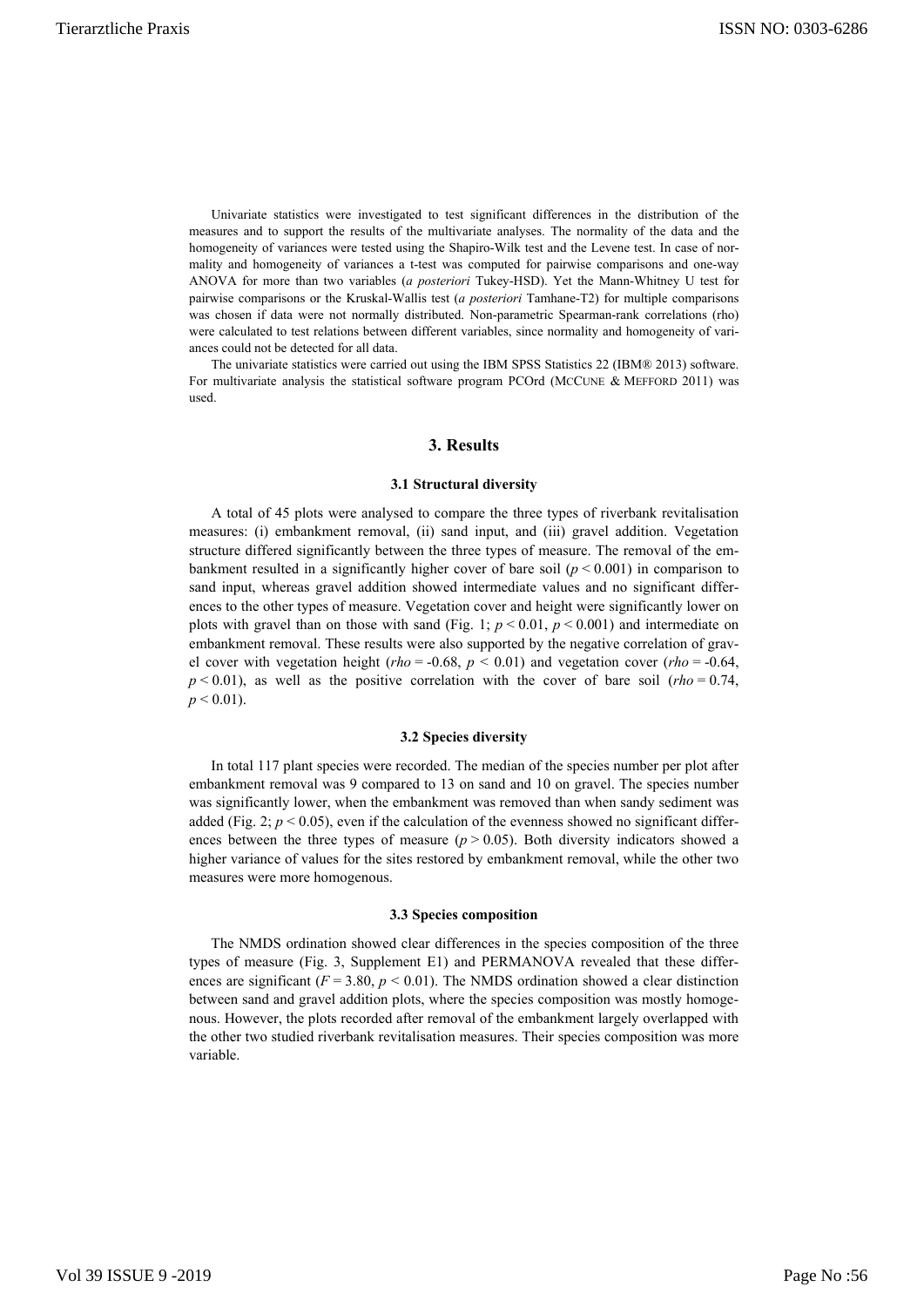

Fig. 1. Comparison of vegetation cover (left) and vegetation height (right) for the three different types of measure: embankment removal (black), sand input (dark grey) and gravel addition (light grey). Gravel cover ranged 70–100% on sites with gravel addition, while it was between 0–10% on sites with sand input and between 0–5% on sites with embankment removal. Different letters indicate significant differences ( $p < 0.05$ ; median; box, 25–75%; whiskers, min–max).

**Abb. 1.** Vergleich der Vegetationsdeckung (links) und der Vegetationshöhe (rechts) der drei Maßnahmentypen (vlnr): Uferanbruch (schwarz), Sandzugabe (dunkelgrau) und Kieszugabe (hellgrau). Die Kiesdeckung betrug 70–100 % auf Flächen mit Kieszugabe, 0–10 % auf Flächen mit Sandzugabe und 0–5 % nach Uferanbruch. Unterschiedliche Buchstaben verweisen auf signifikante Unterschiede (*p* < 0,05; Median; Box: 25–75 %; Whisker: Min–Max).



Fig. 2. Comparison of species number (left) and evenness (right) for the three different types of measure: embankment removal (black), sand input (dark grey) and gravel addition (light grey). Different letters indicate significant differences ( $p < 0.05$ ).

**Abb. 2.** Vergleich der Artenzahl (links) und des Evenness Index (rechts) der Maßnahmentypen Uferanbruch (schwarz), Sandzugabe (dunkelgrau) und Kieszugabe (hellgrau). Unterschiedliche Buchstaben verweisen auf signifikante Unterschiede (*p* < 0,05).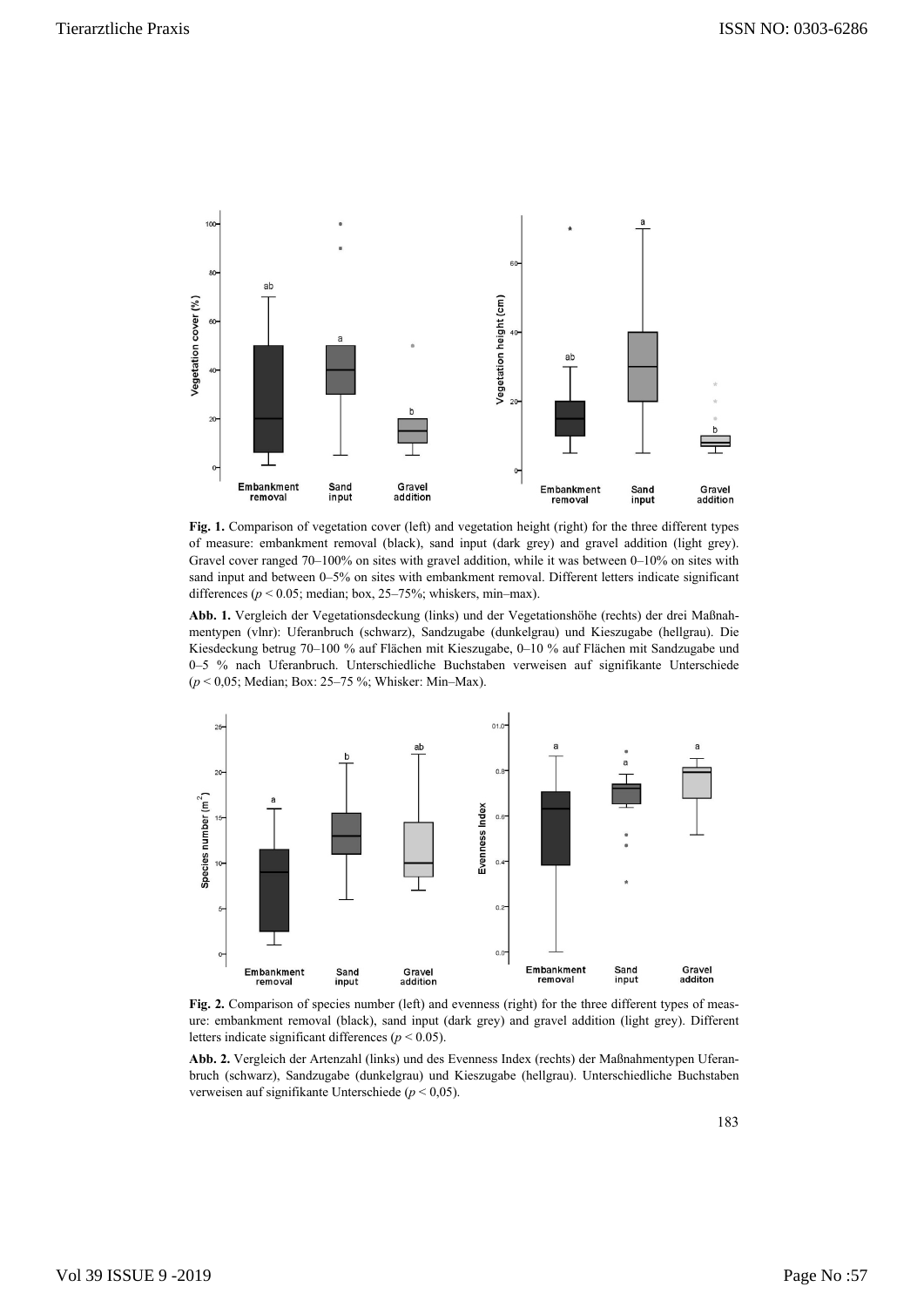

**Fig. 3.** NMDS ordination based on Bray-Curtis dissimilarity for the comparison of species composition of 15 plots sampled on three sites with embankment removal (grey crosses), 15 plots sampled on three sites with sand input (black circles) and 15 plots sampled on three sites with gravel addition (black quadrats). It is based on the cover of 117 plant species and is visualised as a joint plot with environmental gradients represented as black vector lines (cutoff  $r^2 = 0.15$ ; stress based on two dimensions: 0.18; Monte-Carlo:  $p < 0.001$ ). The vector lines of 'vegetation height' and 'median moisture value' as well as 'distance to riverbank' and 'cover alien species' overlap.

**Abb. 3.** NMDS Ordination basierend auf Bray-Curtis Unähnlichkeiten. Es wird die Artenzusammensetzung von je 15 Plots und je drei Standorten nach Uferanbruch (dunkelgraue Kreuze) nach Sandzugabe (schwarze Kreise) und nach Kieszugabe (hellgraue Quadrate) verglichen. Die Ordination basiert auf der Deckung von 117 Pflanzenarten und ist als 'Joint Plot' dargestellt, zusammen mit Umweltgradienten, die hier als schwarze Vektorlinien angezeigt werden (cutoff *r²* = 0,15). Stresswert basierend auf zwei Dimensionen: 0,18; Monte-Carlo:  $p < 0.001$ . Die Vektorlinien 'Vegetationshöhe' und ,Median Feuchtewert' sowie ,Abstand zum Ufer' und ,Deckung Neophyten' überschneiden sich.

Besides the variable heterogeneity, the three treatments could be distinguished by different plant species. There was a significantly higher cover of therophyte species like *Arabidopsis arenosa*, *Arenaria serpyllifolia* and *Herniaria glabra* on sites, where gravel was added, compared to sites, where sand was added  $(p < 0.05)$ . In addition, typical riparian plant species like *Clematis vitalba*, *Humulus lupulus* and *Solanum dulcamara* were recorded on sites with gravel addition (Fig. 4). Univariate statistics showed no significant difference in the amount of pioneer target species ( $p > 0.05$ ). On the NMDS graph (Fig. 4) all species classified as target species for pioneer habitats were found in the centre of the graph on plots with gravel and sand input. Sites after restoration by sand input were characterised by the presence of pioneer species like *Alopecurus aequalis*, *Isolepis setacea* and *Juncus inflexus* and those after gravel addition by species like *Carex hirta*, *Juncus articulatus* and *Rumex obtusifolius*.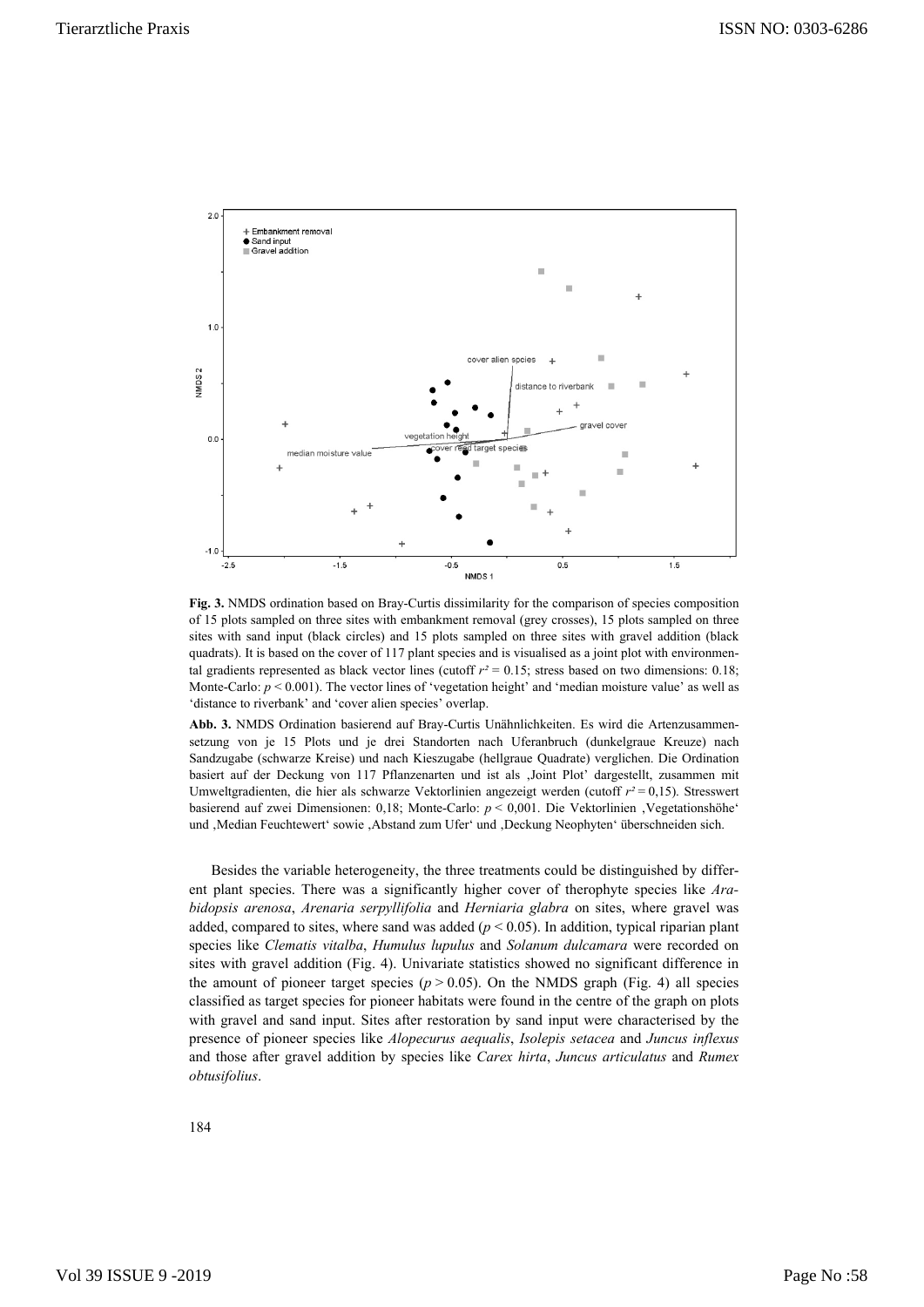

**Fig. 4.** NMDS ordination based on Bray-Curtis dissimilarity for the comparison of species composition of 15 plots sampled on three sites with embankment removal (grey crosses), 15 plots sampled on three sites with sand input (black circles) and 15 plots sampled on three sites with gravel addition (black quadrats). It is based on the cover of 117 plant species (stress based on two dimensions: 0.18; Monte-Carlo:  $p < 0.001$ ). Frequent species wich an occurence on more than 10 plots are not shown.

**Abb. 4.** NMDS Ordination basierend auf Bray-Curtis Unähnlichkeiten. Es wird die Artenzusammensetzung von je 15 Plots und je drei Standorten nach Uferanbruch (dunkelgraue Kreuze) nach Sandzugabe (schwarze Kreise) und nach Kieszugabe (hellgraue Quadrate) verglichen. Die Ordination basiert auf der Deckung von 117 Pflanzenarten. Stresswert basierend auf zwei Dimensionen: 0,18; Monte-Carlo: *p* < 0,001. Häufige Arten, die auf mehr als 10 Plots vorkommen, werden nicht angezeigt.

Abbreviations: Acerpseu: *Acer pseudoplatanus*; Achimill: *Achillea millefollium* agg.; Alnuglut: *Alnus glutinosa*; Alnuinca: *Alnus incana*; Alopaequ: *Alopecurus aequalis*; Arabaren: *Arabidopsis arenosa*; Arenserp: *Arenaria serpyllifolia*; Barbstri: *Barbarea stricta*; Beruerec: *Berula erecta*; Betupend: *Betula pendula*; Bromerec: *Bromus erectus*; Calaepig: *Calamagrostis epigejos*; Cardimpa: *Cardamine impatiens*; Cardpers: *Carduus personata*; Careelat: *Carex elata*; Careflac: *Carex flacca*; Carehirt: *Carex hirta*; Carenigr: *Carex nigra*; Careotru: *Carex otrubae*; Centeryt: *Centaurium erythraea*; Chaeminu: *Chaenorhinum minus*; Cirsarve: *Cirsium arvense*; Cirsoler: *Cirsium oleraceum*; Cirspalu: *Cirsium palustre*; Clemvita: *Clematis vitalba*; Conycana: *Conyza canadensis*; Dactglom: *Dactylis glomerata*; Desccesp: *Deschampsia cespitosa* agg.*;* Echicrus: *Echinochloa crus-galli*; Eleopalu: *Eleocharis palustris*; Epilparv: *Epilobium parviflorum*; Equiarve: *Equisetum arvense*; Equihyem: *Equisetum hyemale*; Erigacri: *Erigeron acris*; Erigannu: *Erigeron annuus*; Festrubr: *Festuca rubra* agg.; Filiulma: *Filipendula ulmaria*; Fragvesc: *Fragaria vesca*; Galianis: *Galium anisophyllon*; Galimoll: *Galium mollugo agg.*; Gerarobe: *Geranium robertianum*; Hedeheli: *Hedera helix*; Hernglab: *Herniaria glabra*; Hierpilo: *Hieracium pilosella*; Hierpilo: *Hieracium piloselloides*; Hippvulg: *Hippuris vulgaris*; Humulupu: *Humulus lupulus*; Hypemacu: *Hypericum maculatum*; Hypeperf: *Hypericum perforatum*; Isolseta: *Isolepis setacea*; Juncbulb: *Juncus bulbosus*; Juncinfl: *Juncus inflexus;* Junctenu: *Juncus tenuis*; Lycoeuro: *Lycopus europaeus*; Medilupu: *Medicago lupulina*; Melioffi: *Melilotus officinalis*; Mentaqua: *Mentha aquatica*; Myosaqua: *Myosoton aquaticum*; Planmajo: *Plantago major* subsp. *major*; Poaannu: *Poa annua*; Poaprat: *Poa pratensis*; Poatriv: *Poa trivialis*; Poteanse: *Potentilla anserina*; Poteerec: *Potentilla erecta*; Poteneum: *Potentilla neumanniana*; Prunvulg: *Prunella vulgaris*; Ranuacri: *Ranunculus acris*; Ranurepe: *Ranunculus repens*; Reselute: *Reseda lutea*; Rhinglac: *Rhinanthus glacialis*; Roripalu: *Rorippa palustris*; Rumeobtu: *Rumex obtusifolius*; Saginodo: *Sagina nodosa*; Sagiproc: *Sagina procumbens*; Saliauri: *Salix aurita*; Salicapr: *Salix caprea*; Salicine: *Salix cinerea*; Salimyrs: *Salix myrsinifolia*; Salipurp: *Salix purpurea*; Salirube: *Salix rubens*; Salivimi: *Salix viminalis*; Scronodo: *Scrophularia nodosa*; Scroumbr: *Scrophularia umbrosa*; Scutgale: *Scutellaria galericulata*; Seneaqua: *Senecio aquaticus*; Silepalu: *Silene palustris/ latifolia*; Soladulc: *Solanum dulcamara*; Soncaspe: *Sonchus asper*; Sympoffi: *Symphytum officinale*; Taraoffi: *Taraxacum officinale* agg*.*; Trifprat: *Trifolium pratense*; Tripmari: *Tripleurospermum maritimum* agg.; Tussfarf: *Tussilago farfara*; Typhlati: *Typha latifolia*; Verbdens: *Verbascum densiflorum*; Verbnigr: *Verbascum nigrum*; Verbthap: *Verbascum thapsus*; Veroarve: *Veronica arvensis*; Verocate: *Veronica catenata*; Vicicrac: *Vicia cracca.*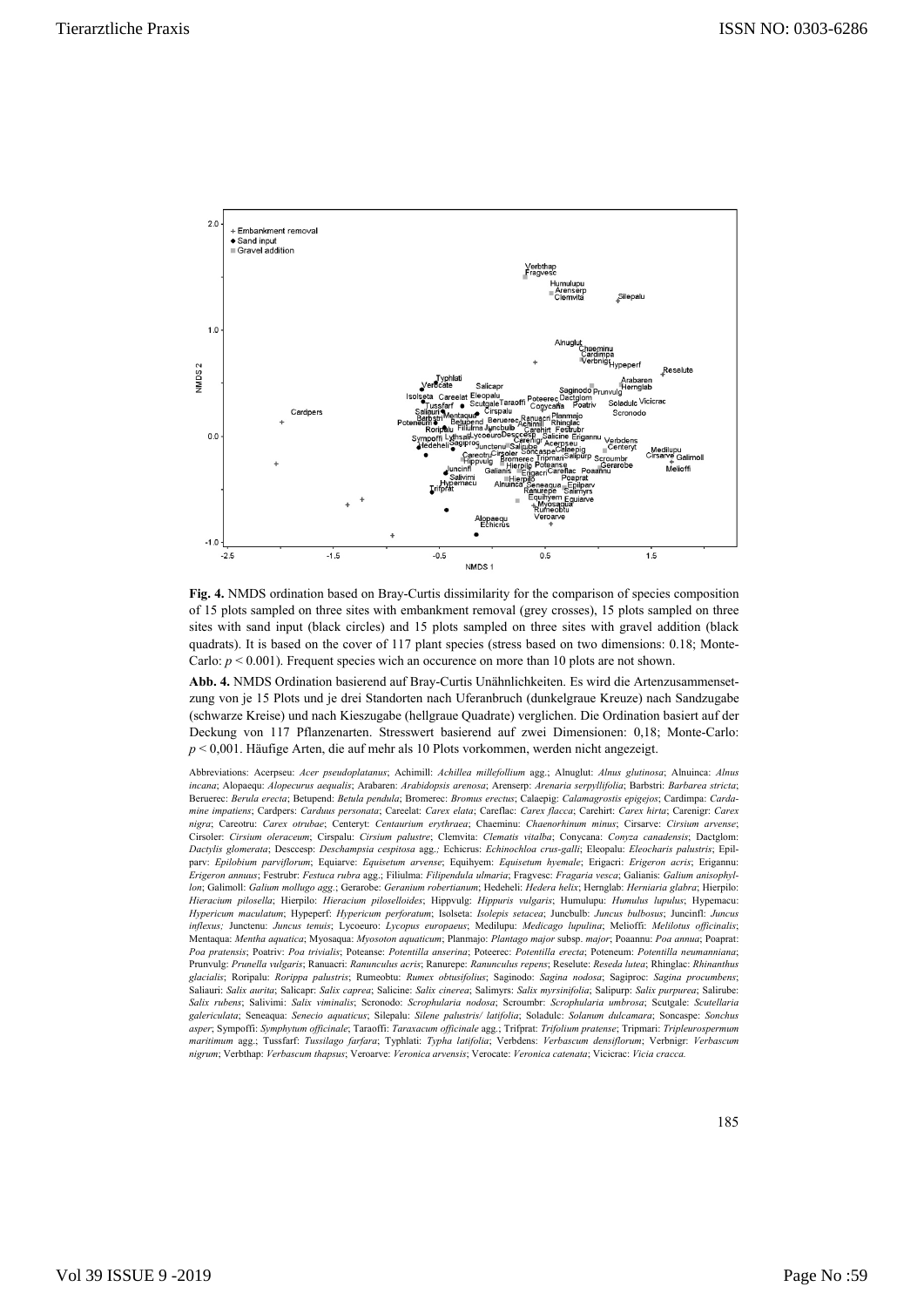Plots with sand addition showed a significant higher median of moisture value than plots with gravel input, revealing more moisture indicating species  $(p < 0.001)$ . This result is supported by the clear gradient in direction of 'sand plots' in the ordination graph (Fig. 3). Furthermore, the amount of target species for reed stands was significantly higher on these sites  $(p < 0.001)$  in comparison to the other measures. The NMDS ordination showed that those are species like *Carex elata*, *Lythrum salicaria* and *Phragmites australis*. None of the studied species groups could be exclusively attributed to the heterogeneous plots after embankment removal. Thus, they were characterized by a significantly lower amount of phanerophytes ( $p < 0.05$ ).

There were no significant differences in univariate statistics in regard to the amount of alien species ( $p > 0.05$ ). Yet, the NMDS (Fig. 3) showed a distinct gradient of the cover of alien species in the direction of two 'gravel plots' outlying the cluster. These two plots had a comparatively higher cover (10 and 15%) of *Impatiens glandulifera* in proportion to their main vascular plant cover (10 and 20% total cover).

#### **3.4 Effect of restored riverbanks on adjacent reed stands**

In order to detect the effects of structural bank diversification measures, 25 plots close to restored riverbanks were compared to 25 plots in monotonous reed stands of regulated areas. Although no significant differences in structural parameters could be found, there were significant differences in species diversity. The species number per plot in restored areas had a median of seven, which is significantly higher than in non-restored areas (four spp.;  $p < 0.001$ ). The evenness also revealed a significant higher diversity in restored areas  $(p < 0.001)$ .

In addition to differences in the species diversity, species composition varied significantly between impact and control sites (PERMANOVA:  $F = 5.98$ ,  $p < 0.001$ ). The restored areas were characterised by a significantly higher number of endangered species ( $p < 0.01$ ) and target species for reed stands (*p* < 0.01) like *Carex elata, Equisetum palustre*, *Poa palustris* and *Valeriana officinalis* (Fig. 5). Although alien species (*Conyza canadensis, Erigeron annuus, Impatiens glandulifera*) were found on both restored and unrestored sites, the cover of alien plants was significantly higher on the control site  $(p < 0.05)$ .

# **4. Discussion**

# **4.1 Structural diversity**

Our results showed that the removal of embankments and the addition of gravel are suitable measures to create open, sparsely vegetated areas. Our data revealed a lower vegetation cover and height on these sites compared to those with addition of sand. It can be supposed that these bare soil zones cannot be sustained on sites with sand input in absence of regular natural disturbance or management. A high cover of reed species on these sites indicates fast succession. This can have two explanations: Firstly, the sand used for creating the artificial bank originated from the floodplain, so it can be suggested that it is nutrient-rich (FRIESE et al. 2000) inducing high productivity. Secondly, the sand contains seeds that get activated during disturbance (cf. HOELZEL  $&$  OTTE 2001); these processes lead to dense and high vegetation cover, which is not suitable for riparian pioneer species.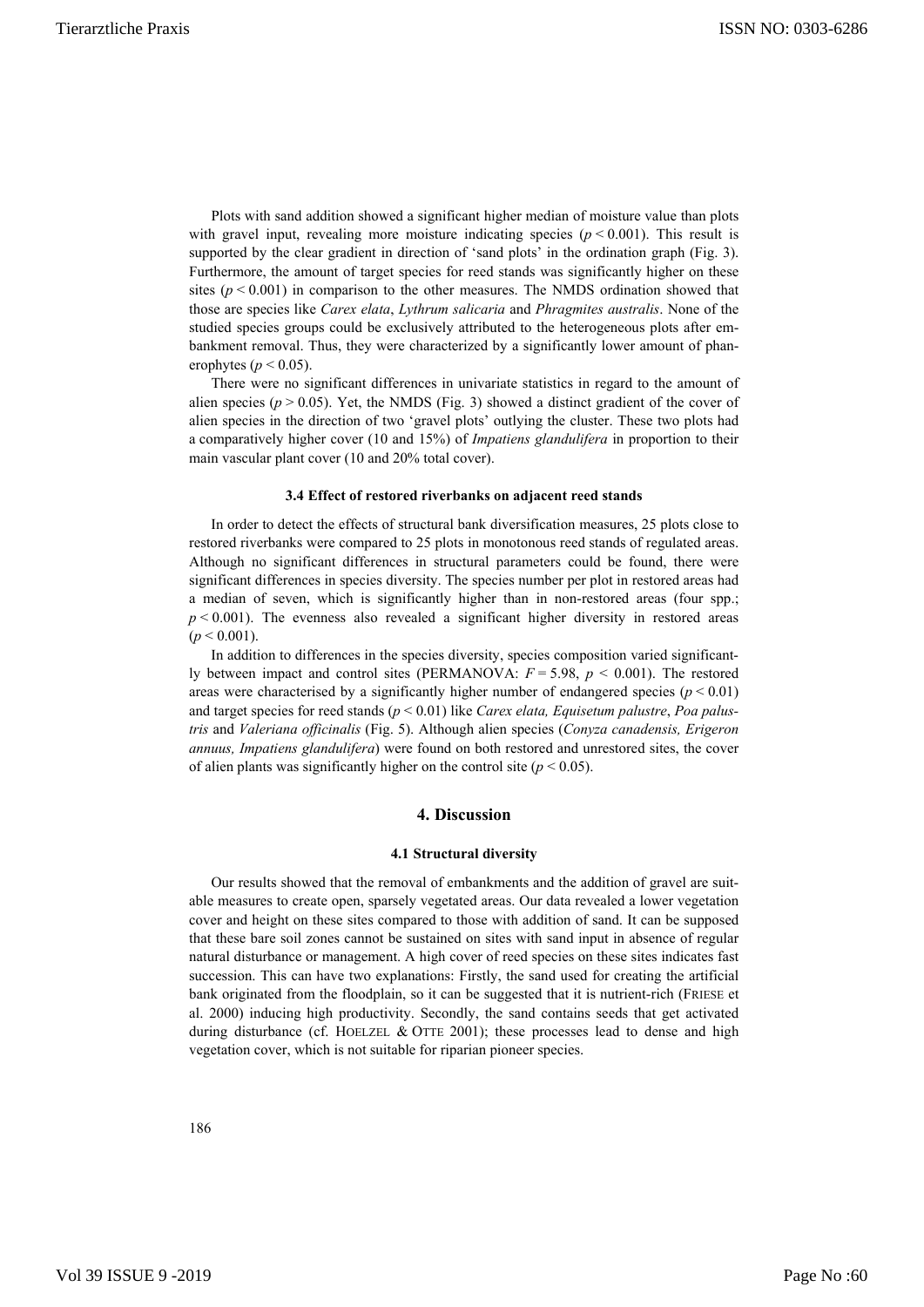

**Fig. 5.** NMDS ordination based on Bray-Curtis dissimilarity for the comparison of species composition of 25 plots sampled on five sites close to restored sites (black diamonds) and 25 plots sampled on five non-restored control sites (grey triangles). It is based on the cover of 55 plant species and is visualised as a joint plot with environmental gradients represented as red vector lines (cutoff  $r^2 = 0.15$ ; stress based on three dimensions: 0.10; Monte-Carlo: *p* < 0.05).

**Abb. 5.** NMDS Ordination basierend auf Bray-Curtis Unnähnlichkeiten. Es wird die Artenzusammensetzung von 25 Plots von fünf Standorten im direkten Umgriff der Renaturierungsmaßnahmen (schwarze Rauten) verglichen mit 25 Kontrollflächen von fünf Standorten nicht-renaturierter Flussabschnitte (graue Dreiecke). Die Ordination basiert auf der Deckung von 55 Pflanzenarten und wird als 'Joint Plot' dargestellt, zusammen mit Umweltgradienten, die hier als rote Vektorlinien angezeigt werden (cutoff *r²* = 0,15; Stresswert basierend auf drei Dimensionen: 0,10; Monte-Carlo:  $p < 0.05$ ).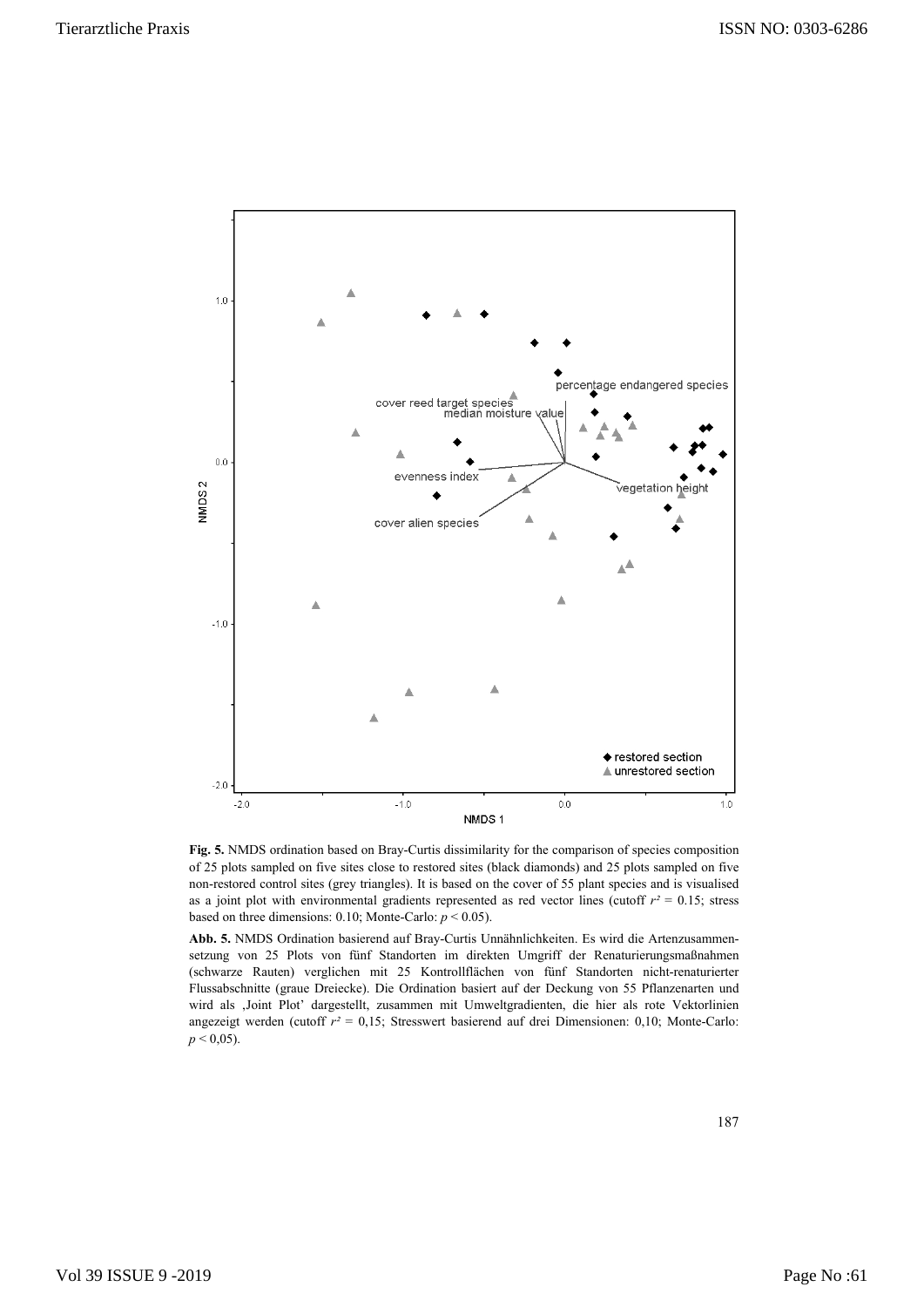Two years after restoration, the highly productive and dominant species can only hardly settle under the circumstances created by gravel addition or embankment removal. The removal of embankment structures leads to the development of instable banks with a dynamic bare soil surface. It can be assumed that in general plant establishment is difficult due to these sediment dynamics (WARD et al. 1999). This is shown by the significantly lower amount of phanerophytes on these sites, for example. Though, even if in terms of habitat creation these sites provide open spaces, it appears to be less suited for the development of riparian vegetation.

Gravel introduction represents an intermediate situation with moderate species establishment leading to environmental conditions suitable for early-successional species, i.e. nutrient-poor conditions, occasional inundation and frequent drought (VON HEßBERG 2003, ELLENBERG & LEUSCHNER 2010). Thus, it increases the structural diversification in prealpine rivers by the establishment of another more open habitat type. Since gravel bars have largely disappeared in the past decades, structural restoration measures should focus on their reestablishment.

While considerable achievements could be obtained directly on measure sites for the open structure, none of the studied measures revealed significant structural changes in the adjacent reed zones. Nonetheless, this was not expected, because reed zones are naturally characterised by a high and homogenous vegetation cover and height (ELLENBERG & LEUSCHNER 2010). This implicates, that structural parameters are not a suitable indicator for the monitoring of restoration impacts in these areas.

### **4.2 Species diversity**

The results of our study indicated that sand and gravel input are more suitable measures for an increase of species diversity than embankment removal. These results are following the conclusions of JÄHNIG et al. (2009), who found out that gravel bars and loamy habitats greatly increased species richness. Plots with embankment removal differ greatly in terms of species diversity compared to the two other treatments. The reason for this might be the difficult abiotic conditions only few species can deal with.

Concerning the regional diversity, ROSENZWEIG (1995) remarked a positive correlation between the biotic diversity and habitat heterogeneity. As our results revealed very different species compositions depending on the measures, we suggest that each measure leads to another habitat type. In this case, implementing different revitalisation measures can increase β-diversity. These findings follow the statements of WARD et al. (1999), who noticed that regional diversity not only depends on the number of species per habitat, but also on the number of habitats and the turnover between habitats. Compared to gravel input and embankment removal the species composition of sand input is rather homogenous. Therefore, if the creation of different habitats is defined as a goal and only one type of measure is implemented, the input of sand cannot be recommended. To sum up, sand and gravel input are most suitable for the enhancement of local species diversity, whereas the embankment removal is more likely to increase the habitat diversity due to more heterogeneous species compositions on these sites.

Furthermore, the results of this study showed that the implementation of structural diversification measures enhances the species diversity of direct measure sites, but also the one of the adjacent reed zones. Like JANUSCHKE et al. (2011) we recorded an increased  $\alpha$ -diversity in reed zones close to restoration sites in comparison to control sites. This could indicate positive restoration effects by an easier colonisation due to a shorter distance to a diverse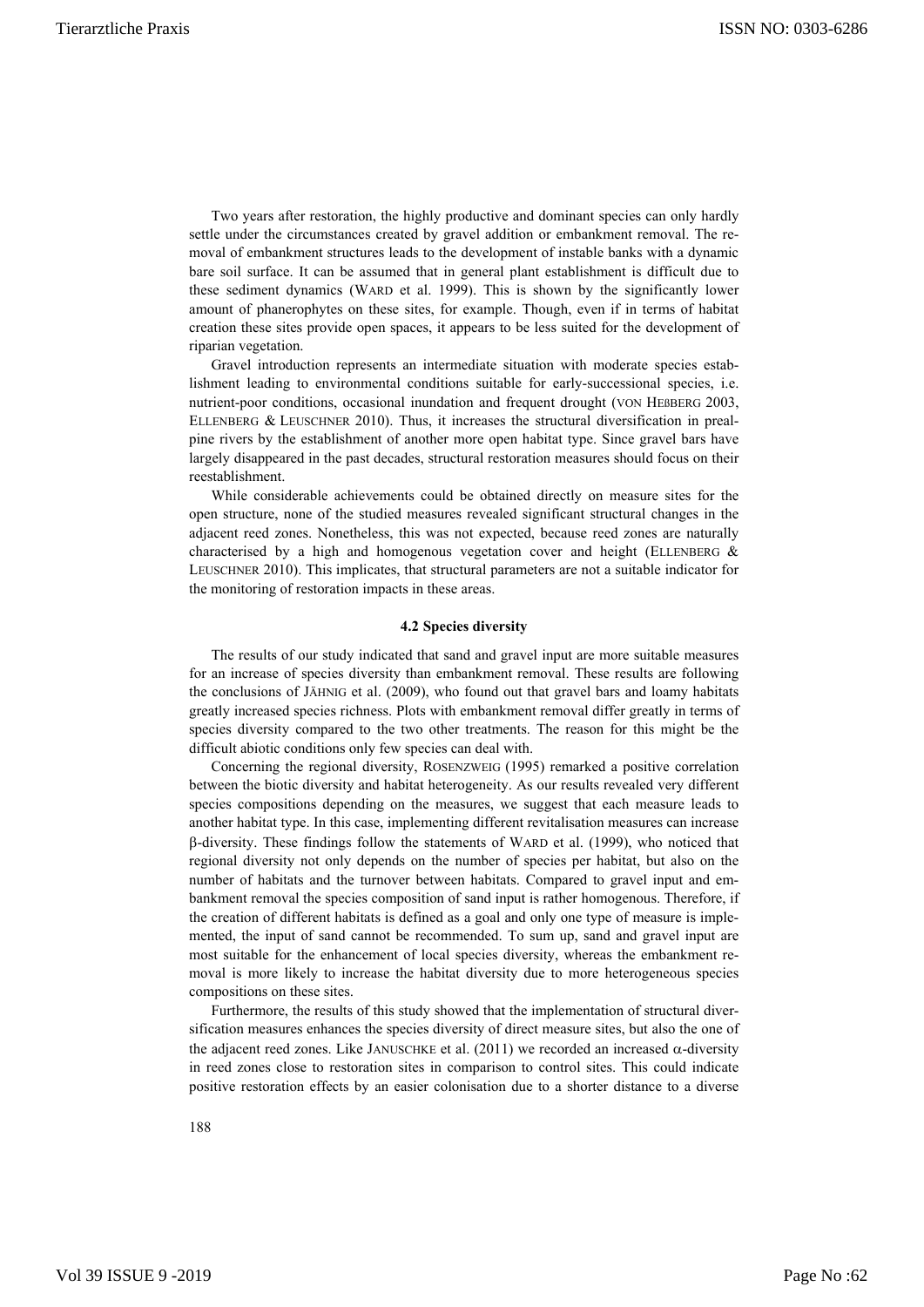species pool in restored areas (KAREIVA 1990). Nonetheless, this assumption cannot be exclusively confirmed. Sites for revitalisation measures may have been chosen according to an existing good conservation potential, whereas the control sites are situated upstream to the revitalisation measures outside those better-preserved areas. Furthermore, the sites could have been affected by disturbances during the implementation works and therefore support a higher diversity. Intermediate disturbance events lead to a temporarily increase in species diversity, because they create open spaces where other species can colonise, corresponding to the well-known Intermediate Disturbance Hypothesis (CONNELL 1978).

# **4.3 Species composition**

In our study, species composition greatly differs between all treatments as a result of a successful creation of different habitat conditions. Moreover, our results showed that different types of measures promote different species. The introduction of gravel leads to the development of riparian pioneer species (therophytes and pioneer target species) shortly after restoration. These results support the findings of JÄHNIG et al. (2009), who also described that short-living taxa on gravel bars benefit from floodplain restoration. In floodplains, where natural sediment deposition patterns are missing, gravel addition is an efficient means to create open spaces that are suitable for many riparian species (RICHARDSON et al. 2007)

Nonetheless, the vegetation composition after gravel input can vary considerably. In our results two plots differed greatly from the others due to a particularly high cover of *Impatiens glandulifera*. This may be problematic as invasive species can affect native species communities if they reach high abundances (RICHARDSON et al. 2007), though HEJDA & PYŠEK (2006) argued that *I. glandulifera* does not considerably affect native species; it merely influences the proportional cover of other dominant species like *Urtica dioica.* According to this assumption, the occurrence of *I. glandulifera* could be neglected and thus rather be seen as one component of a partially new system (RICHARDSON et al. 2007).

Compared to the gravel introduction and embankment removal the input of sand was more homogenous. Over all studied plots, the species composition was quite similar with few outliers. In comparison with embankment removal, the level of disturbance was lower due to more gentle slopes on these plots. Moisture indicating plants as well as pioneer species cover was increased on these plots. HOELZEL  $&$  OTTE (2001) suggested that riparian species increase after seed bank mobilisation due to sediment relocation. Nonetheless, as we also recorded a high number of phanerophytes and reed species, the succession of these sites cannot be predicted two years after restoration. In the absence of sediment relocating floods, some of these sites will develop into riparian forest or into reed stands. The fine sediment with a high capacity of water retention provides good conditions for germination of riparian tree species (KARRENBERG et al. 2002), at least when the abundance of competitive herbs is low. Otherwise, the sites are more likely to support reed stands in the near future, especially when competitive reed species are found in the direct surroundings. The measure of embankment removal leads to a highly variable species composition. It increases dynamics, which causes a high variability of habitats and species. Nonetheless, our results also indicate that this measure is not suitable, if quick establishment of riparian pioneer species or the development of riparian forest is aimed.

The species composition in the surroundings of restored river sections is positively affected by revitalisation measures. Our results show a higher conservation value in these areas, which is indicated by a higher amount of endangered species and target species for reed stands on these plots. This observation can be due to a different species pool in the seed

189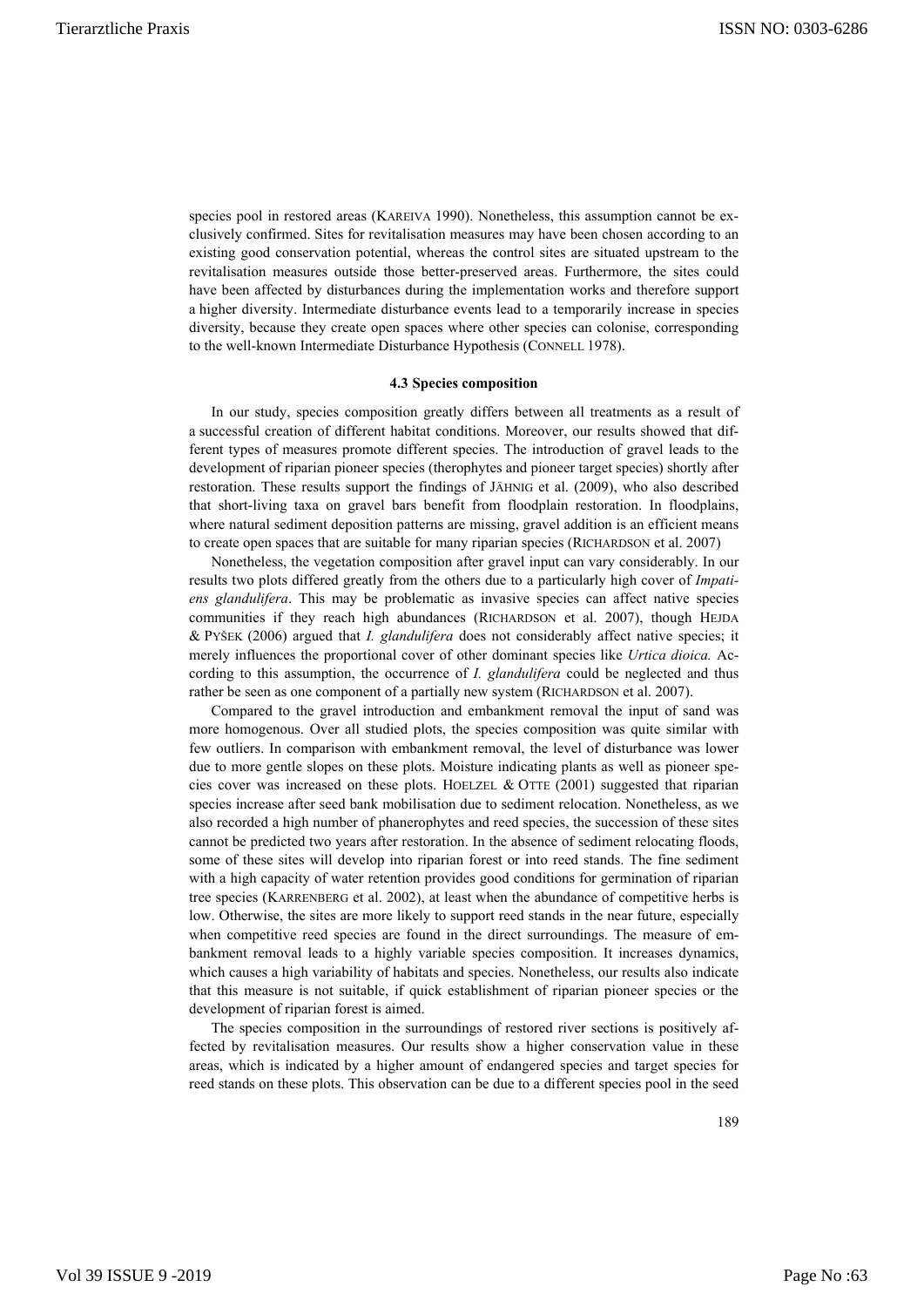bank or the immediate surroundings of restored and degraded river sections (HOELZEL & OTTE (2001). It could also be due to the reflection of methodological problems in the sampling design. Indeed, plots may differ in other factors than restoration impact when using a time for space substitution design. Indeed, HEJDA & PYŠEK (2006) discussed similar patterns with the same kind of spatial design.

Finally, one must note, that our results represent only are a 'snap shot' of the restoration state two years after measure implementation. After some years, the conservation value of sites in the surrounding of restored river sections may diminish again. Sites after embankment removal might flatten, facilitating species establishment on less dynamic habitats. Succession towards dominant reed stands, indicated by the presence of *Phalaris arundinacea* and *Phragmites australis,* may also be observed on the now more open sites after gravel input and embankment removal, as natural disturbances are missing in highly modified rivers like the Inn. Though, fluvial dynamics are crucial for the maintenance of different successional stages enhancing the overall species diversity (WARD et al. 1999). Therefore, JANUSCHKE (2014) argues that a monitoring should not only evaluate, whether the desired habitat types and species are initially present, but also verify, if they are maintained after a longer time period. If then undesired vegetation change is observed, adaptive restoration measures or management have to be considered.

### **4.4 Perspectives and implications for management**

The three studied types of revitalisation measures for riverbank diversification greatly differ in their development since implementation. For future projects, this means that different measures should be accomplished according to the predefined goals. Gravel introduction leads to open habitat structures where riparian pioneer species can establish. Due to high nutrient levels and suitable moisture conditions the input of sand causes a comparatively fast succession into either desirable riparian forest or monotonous reed stands. The removal of embankment leads to the creation of highly dynamic habitats. This may be difficult for plants, but can benefit reptiles, ground beetles or kingfishers.

In our study we showed that rare species, pioneer target species and other desirable riparian plants increase with the creation of open soil areas, which nowadays are also the most threatened habitats in floodplains (VON HEßBERG 2003). Therefore, management efforts need to guarantee the conservation of these early successional sites, as there is a lack of dynamics in highly modified rivers. Our results show that succession is particularly fast on fine sediments, whereas restored gravel bars or reopened embankment are slower in succession and can therefore be considered more sustainable. Possible management strategies to counteract succession are soil-disturbance and biomass reduction, initiated for instance by grazing (SCHAICH et al. 2010). As outcomes vary considerably depending on the type of measure, our results emphasise how important careful planning, evaluation of site-specific conditions and post-implementation monitoring and management can be.

# **Erweiterte deutsche Zusammenfassung**

**Einleitung –** Fließgewässer und ihre Auen gehören zu den artenreichsten Ökosystemen der Welt (WARD et al. 1999). Mit der Intensivierung der anthropogenen Nutzung in Flussauen wurden Flüsse zunehmend verbaut und ihre Gewässerstruktur sowie die natürliche Fließgewässerdynamik beeinträchtigt (HABERSACK & PIÉGAY 2008). Dabei sind das Auftreten regelmäßiger Störungen und eine intakte laterale Konnektivität notwendig für den Artenreichtum der Aue (WARD et al. 1999). Besonders in den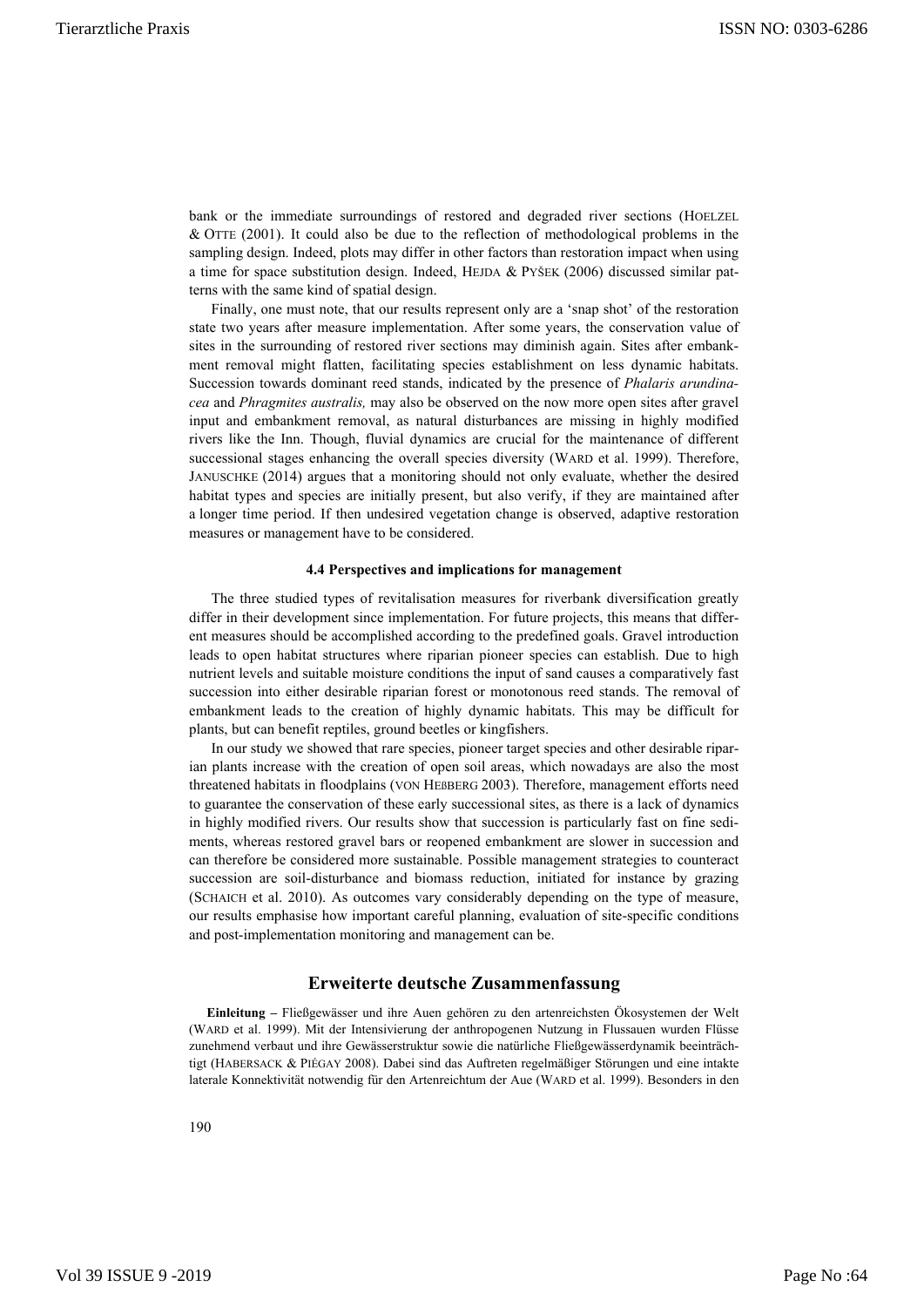stark verbauten Voralpenflüssen wird die Revitalisierung im Sinne einer Strukturverbesserung zur Dynamisierung der Auen zu einer dringenden Notwendigkeit. Eine Studie von BERNHARDT et al. (2005) belegt eine starke Zunahme von Renaturierungsprojekten an Flüssen. Standardisierte, langjährige Monitoringprogramme sind dabei bisher selten (CHAPMAN & UNDERWOOD 2000), aber unbedingt nötig, um den Erfolg der Maßnahmen bewerten und zukünftige Projekte zielgerichteter durchführen zu können. Ziel dieser Arbeit ist ein systematischer Vergleich unterschiedlicher Uferstrukturierungsmaßnahmen und die Untersuchung des Einflusses dieser Maßnahmen auf die Vegetation. Die abschließende Bewertung erfolgte anhand von drei in Renaturierungsprojekten häufig verfolgten Zielen: (1) Verbesserung der Vegetationsstruktur, (2) Erhöhung der Artenvielfalt und (3) charakteristische Artenzusammensetzung.

**Material und Methoden –** Das Untersuchungsgebiet liegt an einem stark anthropogen überprägten Fluss des bayerischen Voralpenlandes, dem Inn südlich und nördlich von Wasserburg. Dort wurden mit dem Ziel der Dynamisierung des Flusses die Ufer umstrukturiert. Die durchgeführten Maßnahmen lassen sich in drei Gruppen einteilen: Uferanbruch (Entsteinung, Aufbrechen), Kies- und Sandzugabe. In einem stratifiziert-randomisierten Aufnahmedesign wurden gezielt die Vegetationsstruktur, die Deckung der Arten und ausgewählte abiotische Größen (pH-Wert, Uferentfernung, Uferneigung) erhoben. Als Straten dienten die vorgefundenen Strukturtypen , Röhricht' und , Pionierfluren'. Die Datenauswertung erfolgte anhand uni- und multivariater Analysen.

**Ergebnisse –** Alle drei Maßnahmentypen unterschieden sich bezüglich der Vegetationsstruktur. Die Rohbodendeckung war maximal nach Revitalisierung durch Uferanbruch. Die Vegetationshöhe und deckung am Flussufer waren am höchsten nach Zugabe von Sand. Die Probeflächen mit Uferanbruch wiesen eine starke Streuung der Artenzahl auf, und auch die Diversität der angrenzenden Röhrichte war erhöht. Alle drei Maßnahmen unterscheiden sich deutlich in ihrer Artenzusammensetzung, wobei erneut die Maßnahme des Uferanbruchs eine sehr heterogene Entwicklung bewirkte. An Renaturierungsflächen angrenzende Röhrichte zeigten eine veränderte Artenzusammensetzung im Vergleich mit Kontrollflächen.

**Diskussion –** Zwei Jahre nach der Durchführung führten die drei untersuchten Maßnahmen zu großen Unterschieden in der Vegetationsentwicklung. Durch die Entfernung der Uferbefestigung entstehen dynamische Habitate, auf denen sich nur wenige Pflanzen etablieren. Wie auch in der Studie von JÄH-NIG et al. (2009) führt die Kieszugabe zu einer vergleichsweise offenen Vegetationsstruktur, in der sich auentypische Pionierarten ansiedeln. Auf Sandflächen stellt sich eine homogene Artenzusammensetzung ein; diese lässt sich zumindest teilweise durch die hohe Produktivität der Standorte erklären, die sich vermutlich entweder in Richtung Röhricht (FRIESE et al. 2000) oder Auwald (KARRENBERG et al. 2002) entwickeln werden, jedenfalls wenn Störungsereignisse ausbleiben. Die beobachteten Entwicklungen zeigen die kurzfristige Reaktion der Auepflanzen auf die Uferstrukturierungsmaßnahmen. Für eine abschließende Beurteilung der Wirksamkeit der Maßnahmen ist jedoch ein längerfristiges Monitoring nötig (JANUSCHKE 2014). Wenn die natürliche Dynamik des Flusses nicht ausreicht, müsste über geeignete Managementstrategien zur Offenhaltung von Pionierstandorten nachgedacht werden.

**Perspektiven für die Renaturierung –** Die Ergebnisse zeigen, wie unterschiedlich die Wirkungen einzelner Renaturierungsmaßnahmen sein können. Dies unterstreicht, wie wichtig es ist, vor den Maßnahmen abzuwägen, welche Renaturierungsziele unter den gegebenen lokalen Bedingungen verfolgt werden sollen. Nach Maßnahmendurchführung ist ein Langzeitmonitoring wünschenswert.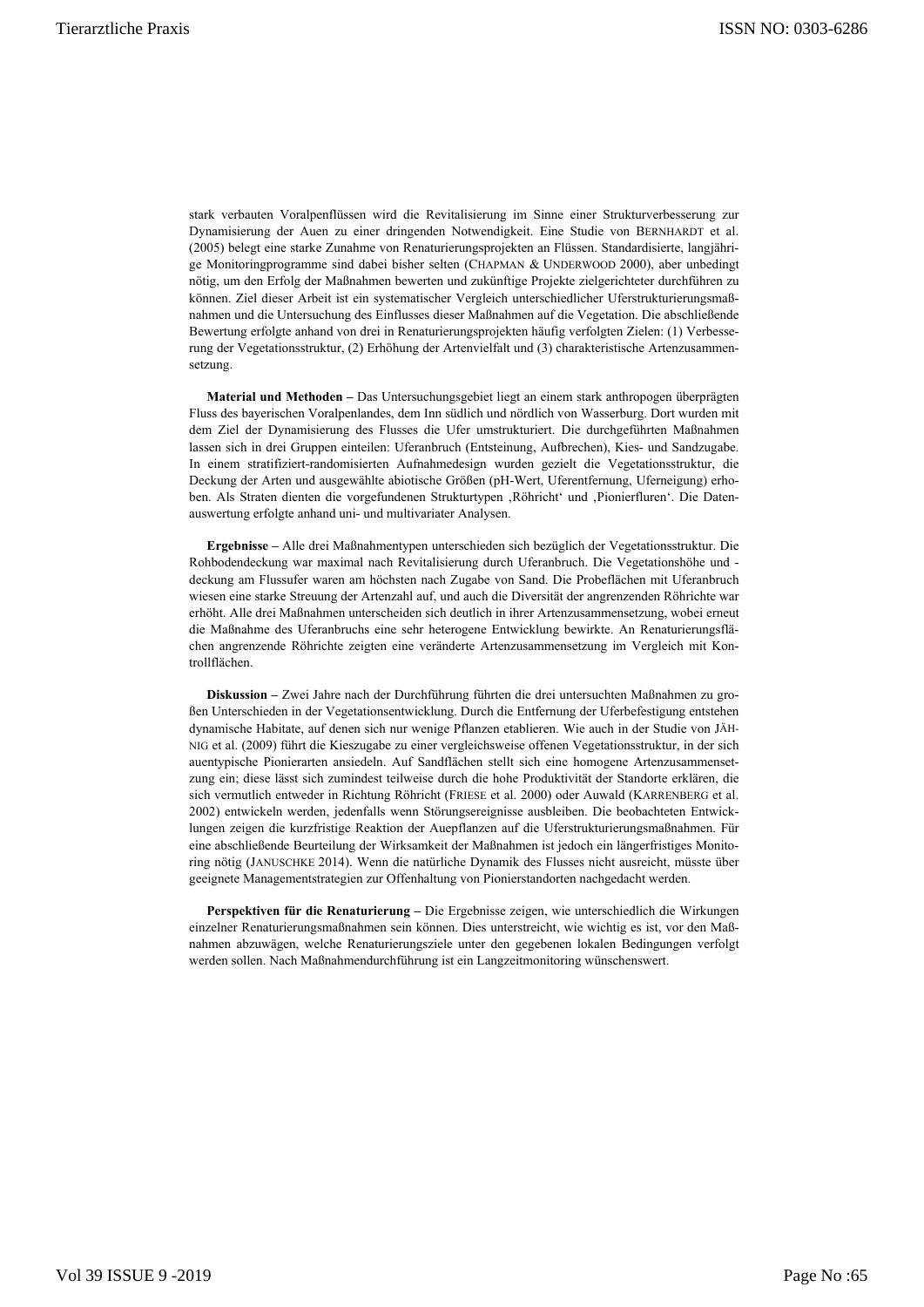# **Acknowledgements**

We are grateful to *VERBUND Innkraftwerke GmbH* and in particular Georg Loy for financial support, insights into important data, access to the study sites and local support. We thank the landscape planning consultancies Dr. H.M. Schober (*Gesellschaft für Landschaftsarchitektur mbH*) and Aquasoli Ingenieurbüro for providing information about the study site, and Dr. Melanie Müller (TU München, Chair of Aquatic Systems Biology) for the cooperation, concerning the selection of study sites.

# **Supplements**

**Additional supporting information may be found in the online version of this article.**

**Zusätzliche unterstützende Information ist in der Online-Version dieses Artikels zu finden.**

**Supplement E1.** List of species and frequency of occurrence on all surveyed plots.

**Anhang E1.** Artenliste und Frequenz des Vorkommens auf allen aufgenommenen Flächen.

### **References**

- ANDERSON, M.J. (2001): A new method for non-parametric multivariate analysis of variance. Austr. Ecol. 26: 32–46.
- BARITEAU, L., BOUCHARD, D., GAHNON, G., LEVASSEUR, M., LAPOINTE, S. & BÉRUBÉ, M. (2013): A riverbank erosion control method with environmental value. – Ecol. Eng. 58: 384–392.
- BERNHARDT, E.S., PALMER, M.A., ALLAN, J.D., ALEXANDER, G., BARNAS, K., BROOKS, S., CARR, J., CLAYTON, S., DAHM, C., FOLLSTAD-SHAH, J., GALAT, D., GLOSS, S., GOODWIN, P., HART, D., HASSETT, B., JENKINSON, R., KATZ, S., KONDOLF, G.M., LAKE, P.S., LAVE, R., MEYER, J.L., O'DONNELL, T.K., PAGANO, L., POWELL, B. & SUDDUTH, E.B. (2005): Synthesizing U.S. river restoration efforts. – Science 308: 636–637.
- BFN = BUNDESAMT FÜR NATURSCHUTZ (2014): FloraWeb. Neophyten und Kulturpflanzen. URL: http://www.floraweb.de/pflanzenarten/neophyten.html [accessed 2014–09–19].
- BRAUN-BLANQUET, J. (1964): Pflanzensoziologie, Grundzüge der Vegetationskunde. 3. Aufl. Springer, Wien: 365 pp.
- BUTTLER, K.P. & HAND, R. (2008): Liste der Gefäßpflanzen Deutschlands. Kochia Beih. 2: 1–107.
- CAVAILLÉ, P., DOMMANGET, F., DAUMERGUE, N., LOUCOUGARAY, G., SPIEGELBERGER, T., TABAC-CHI, E. & EVETTE, A. (2013): Biodiversity assessment following a naturality gradient of riverbank protection structures in French prealps rivers. – Ecol. Eng. 53: 23–30.
- CHAPMAN, M.G. & UNDERWOOD, A.J. (2000): The need for a practical scientific protocol to measure successful restoration. – Wetlands 19: 28–49.
- CONNELL, J.H. (1978): Diversity in tropical rainforests and coral reefs. Sci. Total Environ. 199: 1302–1310.
- CONRAD-BRAUNER, M. (1994): Naturnahe Vegetation im Naturschutzgebiet "Unterer Inn" und seiner Umgebung. Eine vegetationskundlich-ökologische Studie zu den Folgen des Staustufenbaus. – Bayerische Akademie für Naturschutz und Landschaftspflege: 175 pp.
- DE NOOIJ, R.J.W., VERBERK, W.C.E.P., LENDERS, H.J.R., LEUVEN, R.S.E.W. & NIENHUIS, P.H. (2006): The importance of hydrodynamics for protected and endangered biodiversity of lowland rivers. – Hydrobiologia 187: 153–162.
- ECKELMANN, W., SPONAGEL, H., GROTTENTHALER, W., HARTMANN, K.-J., HARTWICH, R., JANETZKO, P., JOISTEN, H., KÜHN, D., SABEL, K.-J. & TRAIDL, R. (1996): Bodenkundliche Kartieranleitung. Mit 103 Tabellen. 5. Aufl. – Schweizerbart, Stuttgart: 438 pp.
- ELLENBERG, H. & LEUSCHNER, C. (2010): Vegetation Mitteleuropas mit den Alpen in ökologischer, dynamischer und historischer Sicht. 6. Aufl. – Ulmer, Stuttgart: 1333 pp.
- ELLENBERG, H., WEBER, H., DÜLL, R., WIRTH, V., WERNER, W. & PAULIßEN, D. (1992): Zeigerwerte von Pflanzen in Mitteleuropa. – Scr. Geobot. 18: 1–248.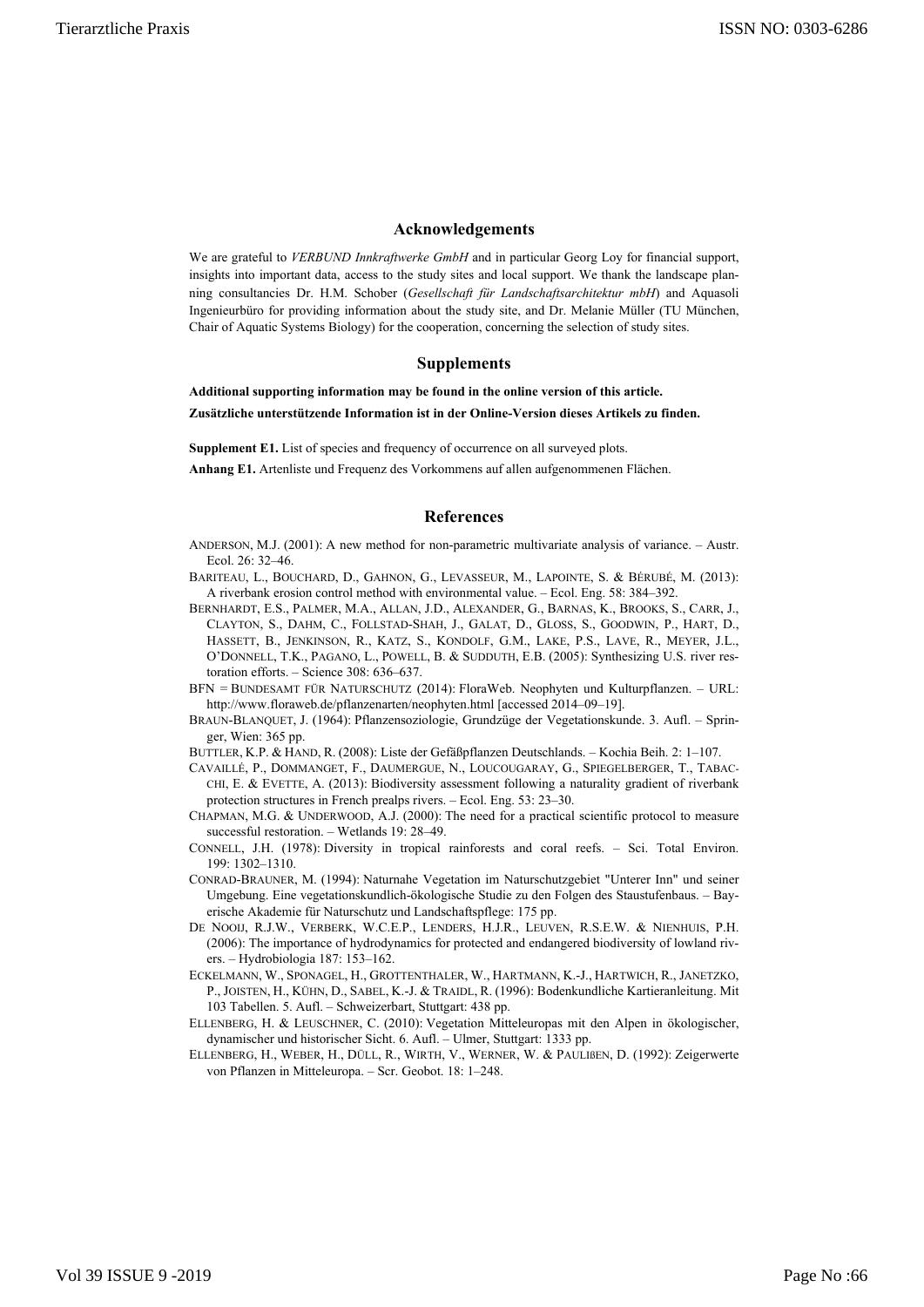- FERNANDES, M.R., AGUIAR, F.C. & FERREIRA, M.T. (2011): Assessing riparian vegetation structure and the influence of land use using landscape metrics and geostatistical tools. – Landsc. Urban Plan. 99: 166–177.
- FERREIRA, M.T., AGUIAR, F.C. & NOGUEIRA, C. (2005): Changes in riparian woods over space and time: Influence of environment and land use. – Forest Ecol. Manag. 212: 145–159.
- FRIESE, K., WITTER, B., MIEHLICH, G. & RODE, M. (Ed.) (2000): Stoffhaushalt von Auenökosystemen. Böden und Hydrologie, Schadstoffe, Bewertungen. – Springer, Berlin: 434 pp.
- GOOGLE INC. (2012): Google Earth. Version 6.2.2.6613.
- HABERSACK, H. & PIÉGAY, H. (2008): 27 River restoration in the Alps and their surroundings: past experience and future challenges. – In: HABERSACK, H., PIÉGAY, H. & RINALDI, M. (Ed.): Gravel bed rivers VI. From process understanding to river restoration. Developments in earth surface processes: 703–735. Elsevier Science & Technology, Amsterdam.
- HEJDA, M. & PYŠEK, P. (2006): What is the impact of Impatiens glandulifera on species diversity of invaded riparian vegetation? – Biol. Conserv. 132: 143–152.
- HOELZEL, N. & OTTE, A. (2001): The impact of flooding regime on the soil seed bank of floodmeadows. – J. Veg. Sci. 12: 209–2018.
- IBM® (2013): IBM® SPSS® Statistics. Version 22.0.0.0. Armonk, NY: IBM Corp.
- JÄHNIG, S.C., BRUNZEL, S., GACEK, S., LORENZ, A.W. & HERING, D. (2009): Effects of re-braiding measures on hydromorphology, floodplain vegetation, ground beetles and benthic invertebrates in mountain rivers. – J. Appl. Ecol. 46: 406–416.
- JANUSCHKE, K. (2014): River restorations. Morphological effects on colonization and succession of aquatic and riparian organism groups. – PhD. Thesis, Universität Duisburg-Essen: 113 pp.
- JANUSCHKE, K., BRUNZEL, S., HAASE, P. & HERING, D. (2011): Effects of river restorations on riparian mesohabitats, floodplain vegetation and carabid beetles. – Biodiv. Conserv. 20: 3147–3164.
- JUNK, W.J., BAYLEY, P.B. & SPARKS, R.E. (1989): The Flood Pulse Concept in river-floodplain systems. – In: DODGE, D.P. (Ed.): Proceedings of the international Large River Symposium (LARS): 110–127. Canadian Special Publication of Fisheries and Aquatic Sciences 106.
- KAREIVA, P. (1990): Population dynamics in spatially complex environments: theory and data. Philos. Trans. Biol. Sci. 330: 175–190.
- KARRENBERG, S., EDWARDS, P.J. & KOLLMANN, J. (2002): The life history of Salicaceae living in the active zone of floodplains. – Freshw. Biol. 47: 733–748.
- KOENZEN, U. (2005): Fluss- und Stromauen in Deutschland: Typologie und Leitbilder. Ergebnisse des F+E-Vorhabens "Typologie und Leitbildentwicklung für Flussauen in der Bundesrepublik Deutschland" des Bundesamtes für Naturschutz: FKZ: 803 82 100. – Bundesamt für Naturschutz, Bonn: 327 pp.
- LFU = Landesamt für Umweltschutz (2003): Rote Liste gefährdeter Gefäßpflanzen Bayerns mit regionalisierter Florenliste. – Schriftenr. Bayer. Landesamt Umweltschutz 165: 1–374.
- LFU = BAYERISCHES LANDESAMT FÜR UMWELT (2015): Hauptwerte Pegel Wasserburg am Inn. – URL: http://www.gkd.bayern.de/fluesse/abfluss/stationen/statistik/index.php?thema=gkd& rubrik=fluesse&produkt=abfluss&gknr=6&msnr=18003004 [accessed 2015–02–03].
- LUDWIG, G. & SCHNITTLER, M. (1996): Rote Liste der Pflanzen Deutschlands. 224 pp.
- MCCUNE, B. & GRACE, J.B. (2002): Analysis of ecological communities. MjM Software, Gleneden Beach, Oregon, U.S.A.
- MCCUNE, B. & MEFFORD, M.J. (2011): PC-ORD. Multivariate analysis of ecological data. Version 6.0. – MjM Software, Gleneden Beach, Oregon, U.S.A.
- MEYNEN, E., SCHMITHÜSEN, J., GELLERT, J., NEEF, E., MÜLLER-MINY, H. & SCHULTZE, J.H. (Eds.) (1962): Naturräumliche Gliederung Deutschlands. Band I. – Selbstverlag, Bad Godesberg: 608 pp.
- MÜLLER, M., PANDER, J. & GEIST, J. (2014): The ecological value of stream restoration measures: An evaluation on ecosystem and target species scales. – Ecol. Eng. 62: 129–139.
- MÜLLER-DOMBOIS, D. & ELLENBERG, H. (1974): Aims and methods of vegetation ecology. John Wiley & Sons, New York: 547 pp.
- NEHRING, S., KOWARIK, I., RATITSCH, W.E.F. & ESSL, F. (Eds.) (2013): Naturschutzfachliche Invasivitätsbewertung für die in Deutschland wild lebende gebietsfremde Gefäßpflanzen. – BfN Skripten 352: 1–202.